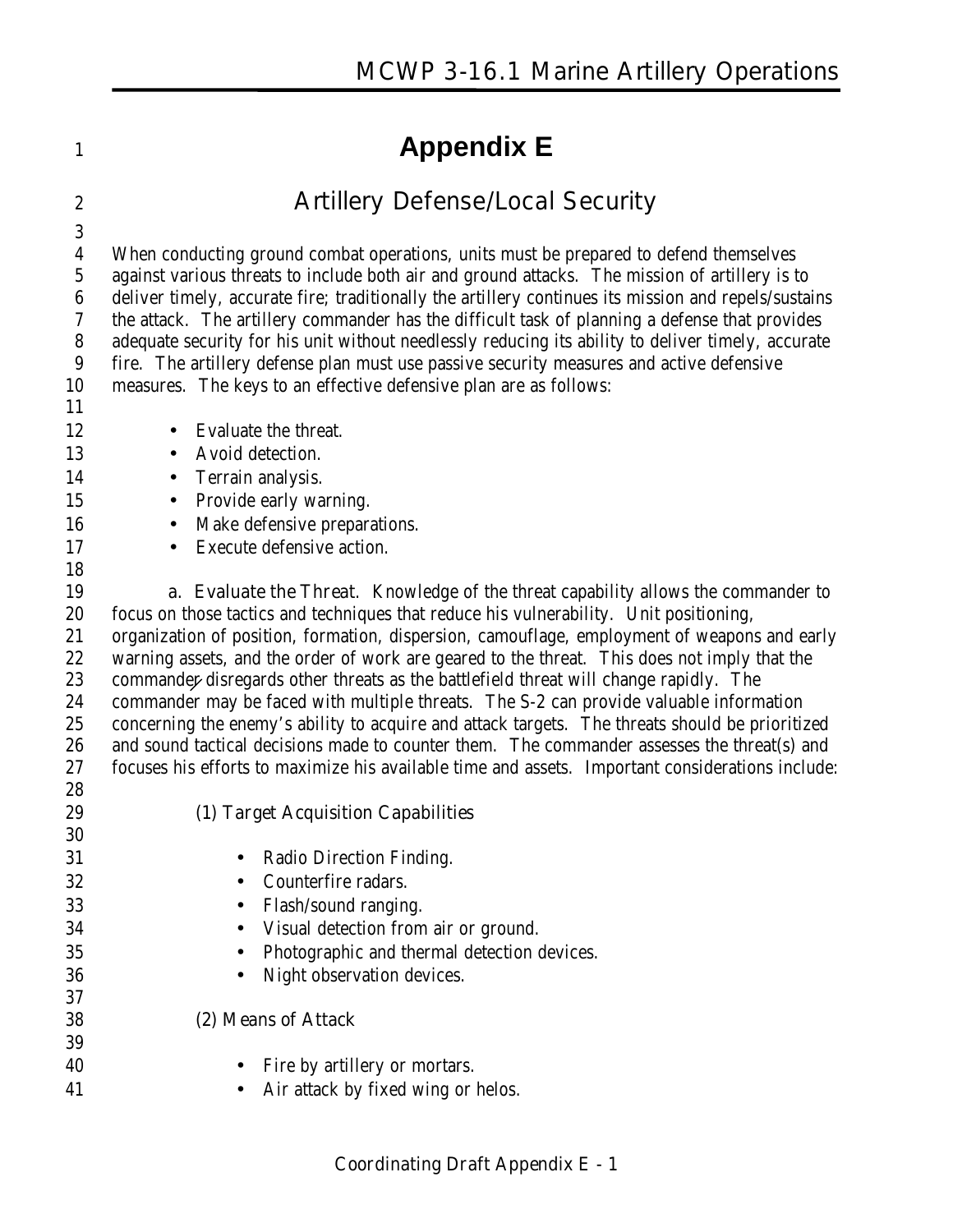| $\mathbf{1}$     | Infantry assault.                                                                                 |
|------------------|---------------------------------------------------------------------------------------------------|
| $\boldsymbol{2}$ | Mechanized assault.                                                                               |
| 3                | Infiltration and sabotage.<br>$\bullet$                                                           |
| 4                | Jamming and imitative deception.                                                                  |
| $\bf 5$          |                                                                                                   |
| $\boldsymbol{6}$ | <b>b.</b> Avoid Detection. The best defense is to not be detected. A unit that is concealed       |
| $\boldsymbol{7}$ | or that cannot be recognized has greatly increased its survivability. The commander employs       |
| $\boldsymbol{8}$ | various tactics and techniques to avoid detection and to enhance survivability should it be       |
| 9                | detected.                                                                                         |
| 10               |                                                                                                   |
| 11               | (1) Use Camouflage. The unit avoids detection by camouflaging the six factors of                  |
| 12               | recognition: position, color, shape, shadow, texture, and movement. FM 5-103,                     |
| 13               | Survivability, provides detailed information on camouflage techniques.                            |
| 14               |                                                                                                   |
| 15               | (a) Artificial Camouflage. Artificial camouflage is used to avoid detection.                      |
| 16               | Pattern painting of equipment and a lightweight screening system (nets) are artificial            |
| 17               | camouflage techniques. When erecting nets, break up the shape of the equipment. Nets              |
| 18               | should not restrict firing capability of weapons or exit from the position. The wheels/tracks of  |
| 19               | vehicles are not painted and easily detected without camouflage.                                  |
| 20               |                                                                                                   |
| 21               | (b) Natural Camouflage. Natural camouflage is used to blend the unit in with                      |
| 22               | the environment. This is achieved in part by positioning. Make use of contours, trees,            |
| 23               | buildings, debris, and other surroundings. Positioning artillery units in terrain which has       |
| 24               | changed since the map was printed (i.e., ravines and gullies) increases survivability by          |
| 25               | decreasing the chance of the enemy targeting the unit by map analysis.                            |
| 26               |                                                                                                   |
| 27               | (2) Reduce Electronic Signature. Properly site electronic equipment to reduce                     |
| 28               | signature. Position all battery equipment to decrease exposure. Use directional antennae,         |
| 29               | remote antennae, and wire to avoid detection.                                                     |
| 30               |                                                                                                   |
| 31               | (3) Maintain Light and Noise Discipline. This includes personnel and equipment;                   |
| 32               | i.e., vehicle engines and generators. Position and harden noise producing equipment for           |
| 33               | reduced detection and increased survivability.                                                    |
| 34               |                                                                                                   |
| 35               | (4) Reduce Weapons Signature. The muzzle flash of a howitzer can be seen at                       |
| 36               | great distances, particularly in open terrain. Use defilade positions, propellant flash reducers, |
| 37               | and gunnery techniques; i.e., massing fires, low trajectories, and accurate fires to avoid        |
| 38               | detection.                                                                                        |
| 39               |                                                                                                   |
| 40               | (5) Establish a Track Plan. Use existing roads and trails, when available. If none                |
| 41               | are available, roads and trails can be created with heavy vehicles to give the appearance that a  |
| 42               | unit has moved through the area. The roads and trails must have logical starting and ending       |
| 43               | points. Soil, debris, and movement can degrade camouflage.                                        |
| 44               |                                                                                                   |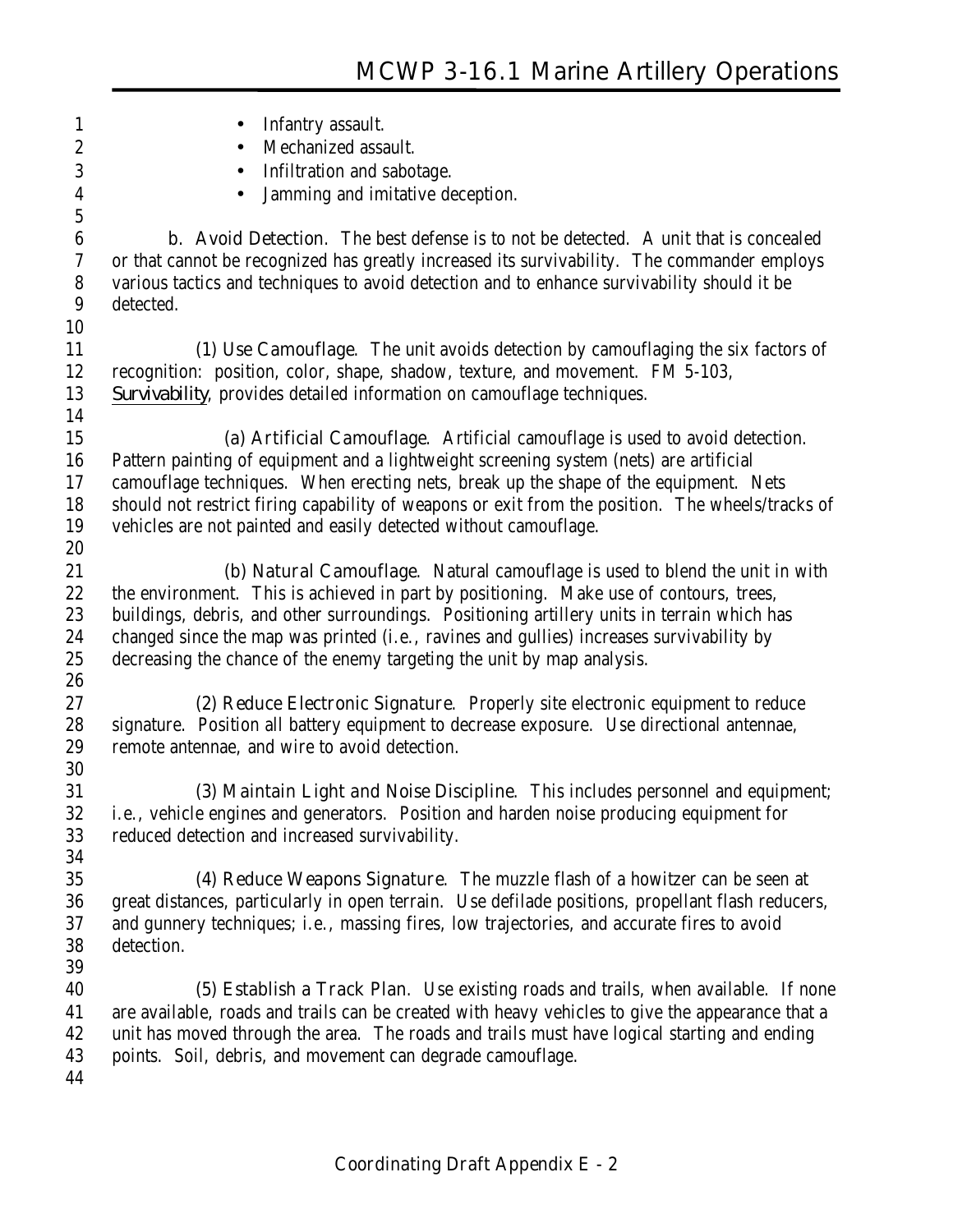**(6) Use Dispersion**. This is the least expensive method of avoiding detection and increasing survivability in terms of time and effort. Dispersion of equipment and installations minimizes the effect of an air or counterfire attack. Avoid grouping differing assets in proximity, as this will only increase the unit's chance of detection. For example, if the FDC is detected by EW and located near a howitzer position, the artillery section's chances for survival are decreased. The degree of dispersion depends on the terrain, threat, and the degree of command and control required. As a guide, a battery should be dispersed with howitzers no closer than 100 meters apart. The FDC should be about 100 meters from either flank howitzer. However, less dispersion is desirable if the threat is a ground attack. **(7) Practice Communications Security**. Signal security, information security, and physical security practices degrade the enemy's capability to detect a unit. Use short radio transmissions (less than 25 seconds), low power transmissions, and secure transmissions. **(8) Displace**. Displace, when Possible, During Periods of Reduced Visibility. Conduct survivability moves, when required. **(9) Practice Deception c. Terrain Analysis**. Analyze the terrain in order to maximize the advantage it offers while reducing vulnerability. Consider the acronym **K-O-C-O-A** to analyze military aspects of terrain: **(1) K – Key Terrain**. Physically occupy or control terrain that will afford an advantage over the enemy. The essential characteristic of terrain is that it permits the unit to accomplish its mission. Operations should not be delayed by seeking a perfect position and should: **(a)** Allow all weapons to deliver fire for maximum coverage of the supported unit. **(b)** Afford defilade and concealment from ground observation. Flash defilade of 10 yards is sought for medium artillery. Too much defilade may limit the field of fire of the weapons in close defense of the position against ground attack or may restrict low angle fires. **(c)** Be free of obstructions which affect the firing capability of a howitzer(s); i.e. a cliff, building, or high tree to the flank (i.e., XO's Min QE). **(d)** Allow for 6400 mil firing capability. **(e)** Be accessible and have separate routes for entrance and exit, preferably in the rear. The position should not be on an enemy high speed avenue of approach. Concealed routes to and from the unit are desirable, particularly if the position will be occupied and resupplied during daylight.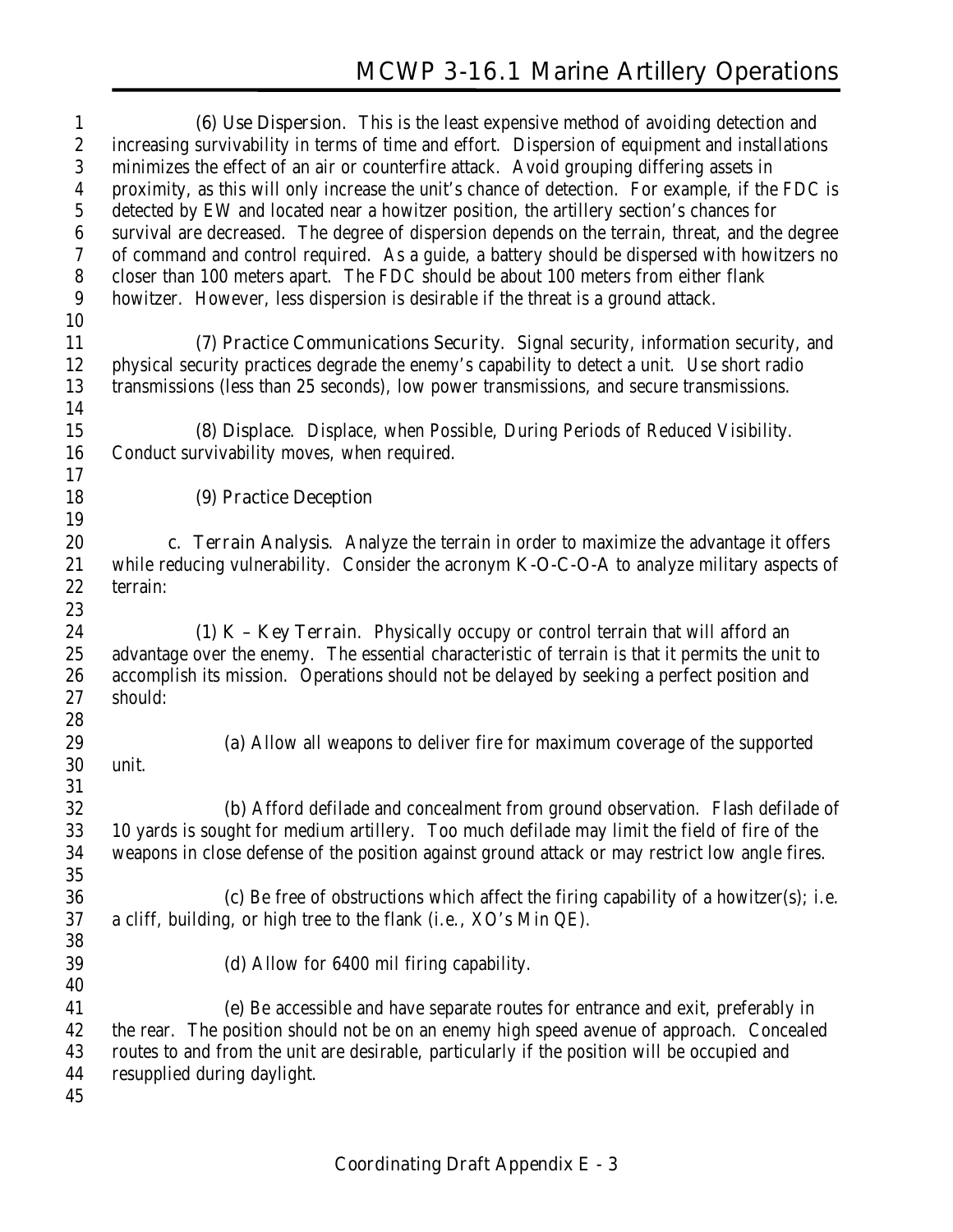| $\mathbf{1}$     | (f) Be on relatively level, firm ground. Very rocky, swampy, sandy, or uneven                                                                                                   |
|------------------|---------------------------------------------------------------------------------------------------------------------------------------------------------------------------------|
| $\sqrt{2}$       | ground will slow the occupation of the position or prevent the effective operation of howitzers.                                                                                |
| 3                | The position should be trafficable by all vehicles in the unit. Consider the weather and                                                                                        |
| $\boldsymbol{4}$ | anticipated weather; i.e., rain, flash floods, snow.                                                                                                                            |
| $\sqrt{5}$       |                                                                                                                                                                                 |
| $\boldsymbol{6}$ | (g) Be in small trees, in brush, or in isolated open spaces or irregular clearings                                                                                              |
| 7                | in vegetated terrain. Good positions can often be found along the edge of a road or trail, but                                                                                  |
| 8                | away from crossroads or junctions which may attract hostile artillery fire. Also, the unit                                                                                      |
| $\boldsymbol{9}$ | should not be along the edge of a primary route for supply. Positions at the forward edge of a                                                                                  |
| 10               | tree line, or in small clumps of woods, or under a solitary line of trees are easily spotted by the                                                                             |
| 11               | enemy.                                                                                                                                                                          |
| 12               |                                                                                                                                                                                 |
| 13               | <b>(h)</b> Be away from prominent landmarks when positioned in open terrain. The                                                                                                |
| 14               | unit should be randomly dispersed over the ground, making good use of contours and artificial                                                                                   |
| 15               | camouflage.                                                                                                                                                                     |
| 16               |                                                                                                                                                                                 |
| 17               | (i) Be in quarries, in ruins, or under the roofs of buildings in a town.                                                                                                        |
| 18               |                                                                                                                                                                                 |
| 19               | (j) Allow for good communications, preferably by wire, with the supported unit                                                                                                  |
| 20               | and higher headquarters.                                                                                                                                                        |
| 21               |                                                                                                                                                                                 |
| 22               | (k) Be large enough for dispersal of weapons and other installations if there is                                                                                                |
| 23               | an air or counterbattery threat or in barren terrain.                                                                                                                           |
| 24               |                                                                                                                                                                                 |
| 25               | (I) Be in a compact, easily defended position in mountains or heavily wooded                                                                                                    |
| 26               | areas, when friendly forces have air superiority, or when the battery is threatened by guerilla                                                                                 |
| 27               | or infiltration tactics. The unit position should be away from enemy concealed routes of                                                                                        |
| 28               | approach.                                                                                                                                                                       |
| 29               |                                                                                                                                                                                 |
| 30               | (m) Allow for shelter and comfort of unit personnel.                                                                                                                            |
| 31               |                                                                                                                                                                                 |
| 32               | (n) Have survey control established or survey must be available in a short time.                                                                                                |
| 33<br>34         | Hasty survey may be required.                                                                                                                                                   |
|                  |                                                                                                                                                                                 |
| $35\,$<br>36     | (o) Be selected in consideration of the unit's future mission or displacement.                                                                                                  |
| 37               |                                                                                                                                                                                 |
| 38               | $(2)$ O – Observation and Fields of Fire. Establish and maintain continuous<br>surveillance in all directions through use of observation posts (OPs) and listening posts (LPs). |
| 39               | Deny the enemy the advantage of surprise. Properly site weapons to allow clear fields of fire.                                                                                  |
| 40               | Ensure all likely avenues of approach are covered by fire and observation.                                                                                                      |
| 41               |                                                                                                                                                                                 |
| 42               | (3) C – Cover and Concealment. Maximize use of available cover and                                                                                                              |
| 43               | concealment when positioning the unit and establishing defensive positions. All vehicles,                                                                                       |
| 44               | howitzers, and equipment should be properly camouflaged with netting or indigenous                                                                                              |
|                  |                                                                                                                                                                                 |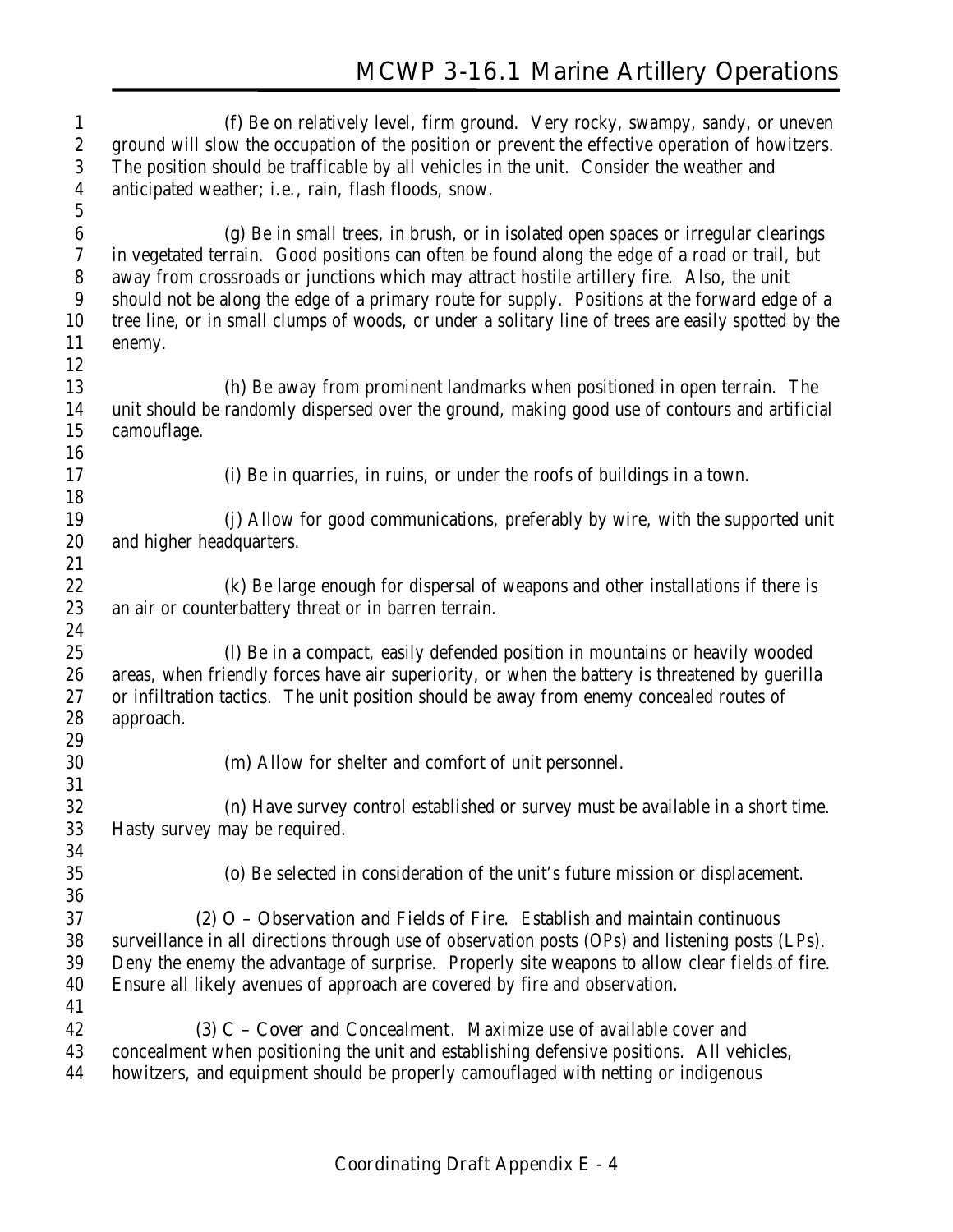vegetation. Use protection afforded by defilade. Deny use of cover and concealment to the enemy. Identify dead spaces and cover these areas with observation and fire. 

 **(4) O – Obstacles**. Identify all obstacles in the area, both natural and man-made, which could impede movement. If possible, utilize these obstacles in support of unit's defense plan.

 **(5) A – Avenues of Approach**. Identify all avenues of approach the enemy may utilize. Determine if each one is suitable for mechanized or dismounted infantry attacks. Based on this determination, emplace appropriate defensive mechanisms. 

 **d. Provide Early Warning**. Early warning increases a unit's survivability and its capability to respond to an attack. Emphasis on this aspect of artillery defense must be continuous. Early warning is obtained from all available sources: organic sentinel posts (SPs), LPs, OPs, patrols, and other measures; adjacent units; and higher headquarters (i.e. air defense warnings).

**(1) SPs/LPs**. These posts are situated on terrain which provide coverage of all routes of approach into the unit's position. The number of SP/LPs depends on the terrain, visibility, and communications capability. SP/LP coverage should interlock with each other, with obstacles, and with nearby units to prevent gaps. They should be far enough from the unit's defensive perimeter that the attack warning will allow time for implementing the defensive plan (i.e., reaction force). This distance will vary with terrain, visibility, likely threats, and reaction time of the unit. At night, these posts should consist of at least two-man teams armed with small arms and antitank weapons, dug in, have good cover and concealment, protected by obstacles (i.e., barbed wire), have good fields of fire, and covered by fire from within the position.

**NOTE:** SPs/LPs should be augmented with night observation and intrusion devices. A continuous wire circuit (hot loop) should be established between all posts and the unit. Alternate methods, such as sound devices, pyrotechnics, and runners should be ready. These posts are withdrawn on attack using planned withdrawal routes.

**(2) Patrols**. Avenues of approach and areas which might provide cover and concealment for enemy forces should be patrolled or kept under surveillance. Patrolling should be irregular but, at a minimum, conducted at dusk and dawn. The patrol route should intersect areas covered by SP/LPs and should be coordinated with adjacent units. The patrol composition will vary. If the patrol locates an enemy force, they should not engage the enemy unless necessary, but should keep the enemy under surveillance and notify the unit. For more detailed information of patrolling see the Patrolling section of this appendix and MCWP 3- 16.3, *Scouting and Patrolling*.

**(3) Monitoring the Tactical Situation**. By monitoring the tactical nets of the supported unit, artillery can keep abreast of potential threats. As the threat becomes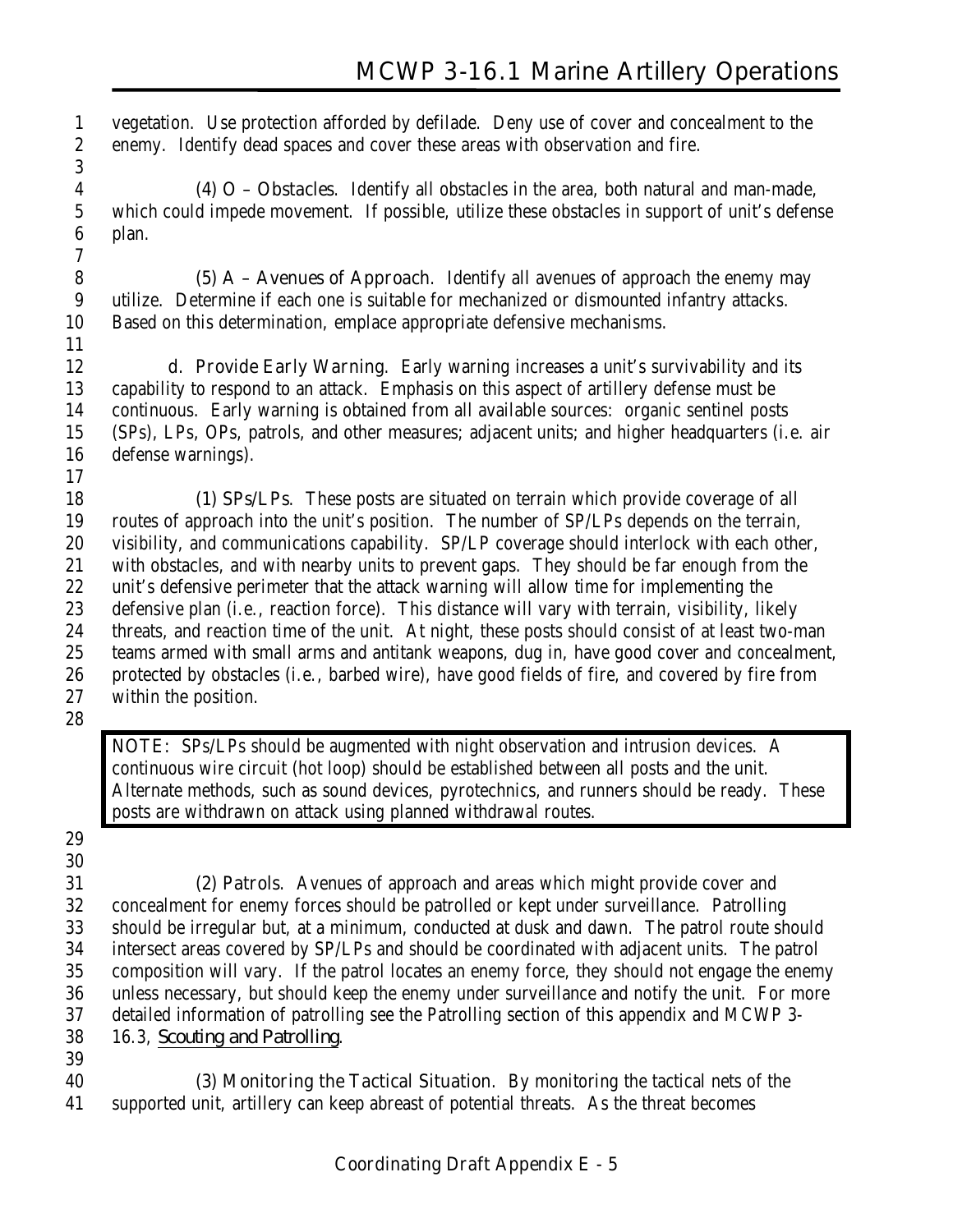increasingly more defined, the artillery can then increase the manning of its defensive perimeter appropriately. 

**(4) Other Measures**. The unit employs detection systems and guards as required; i.e., NBC detection and monitoring teams, air sentries, and entrance points for control access into the position.

 **e. Make Defensive Preparations**. The unit must prepare to defend itself. The unit establishes fortifications, obstacles, and a reaction force. The unit must be prepared to occupy its alternate position, if required. As time permits, defensive plans are made for the alternate and supplementary positions.

**(1) Organizing the Defense**. The local security chief organizes the unit's defensive preparation under the guidance of the commander. In developing the plan, the local security chief walks the surrounding area and determines how the unit might be attacked. Then, he can develop his plan with emphasis on this avenue of approach(s). The organization of the defense includes: 

 **(a)** Defining the perimeter, designating primary (and supplementary) fighting positions and sectors of fire. 

 **(b)** Assigning howitzers supplementary positions. When possible, howitzers are employed in pairs for continuous engagement and increased probability of hit. Consider how the howitzer(s) will be moved to their supplementary position (route, prime mover) and how ammunition will be moved.

 **(c)** Positioning weapons at key locations with good cover, concealment, mutual support, and overlapping fields of fire. Machine guns are given primary and alternate positions. Principle direction of fires (PDFs) and an final protective lines (FPLs) are designated. 

 **(d)** Positioning tank-killer teams with antitank weapons and in well-concealed and hardened positions. These positions are covered by fire from other weapons. Primary and alternate positions are assigned to cover avenues of approach into the position. The ranges to likely engagement points are determined. 

 **(e)** Covering gaps by obstacles, barriers, observation, and mutual support of adjacent units, when possible.

 **(f)** Planning defensive fires on avenues of approach to delay the enemy attack. These fires can be delivered by other units.

 **(g)** Assigning air sentries sectors to scan. They should be rotated periodically to enhance alertness. If LAAD teams are available, they should be positioned in depth.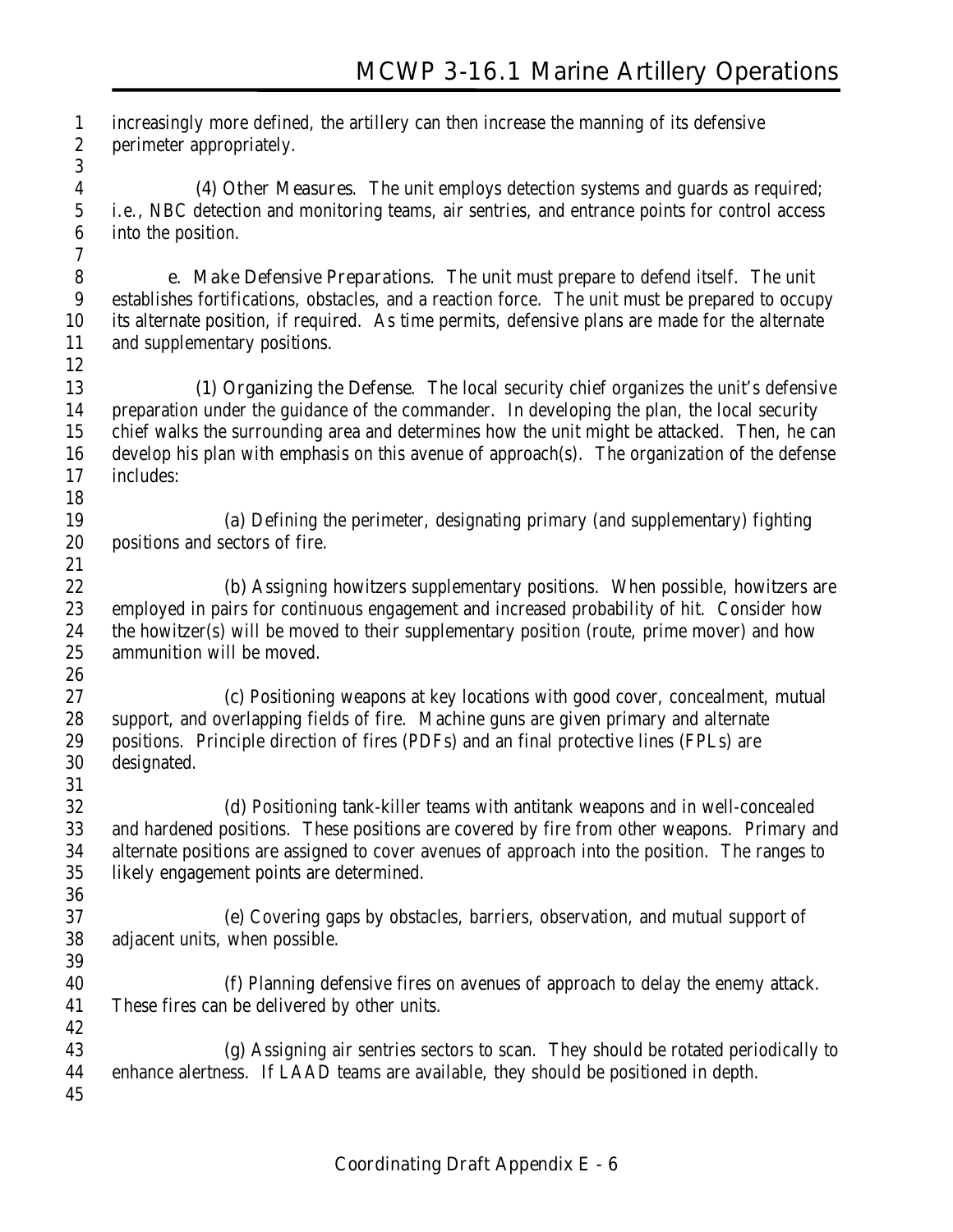| 1                | (h) Considering the coordination of infantry support (or attachment) to protect                 |
|------------------|-------------------------------------------------------------------------------------------------|
| $\boldsymbol{2}$ | artillery against a severe ground threat.                                                       |
| 3                |                                                                                                 |
| $\boldsymbol{4}$ | (i) Arranging for ammunition distribution, communications, and signals.                         |
| $\sqrt{5}$       |                                                                                                 |
| $\boldsymbol{6}$ | (i) Providing protection of ammunition, personnel, and equipment from blast                     |
| $\sqrt{7}$       | and small arms.                                                                                 |
| $\bf 8$          |                                                                                                 |
| 9                | (k) Coordinating a manning requirement for an adequate degree of security, but                  |
| 10<br>11         | not degrading the ability to deliver fire. Minimum, but adequate, personnel may be employed     |
| 12               | in perimeter security; they may be reinforced when a threat develops. The perimeter may also    |
| 13               | be reinforced in reduced visibility. The key to such a defense is responsiveness.               |
| 14               | (I) Ensuring all personnel know the defensive plan and rehearsing the plan as                   |
| 15               | time permits. Each individual must know his responsibility and be ready to react rapidly to a   |
| 16               | threat. A defensive diagram is prepared to depict the defense.                                  |
| 17               |                                                                                                 |
| 18               | (m) Ensuring the unit is prepared for triage, first aid, and evacuation of                      |
| 19               | casualties to the aid station, if required.                                                     |
| 20               |                                                                                                 |
| 21               | (n) Designating a reaction force $(s)$ .                                                        |
| 22               |                                                                                                 |
| 23               | (2) Defensive Diagram. To assist in organizing the defense, the local security chief            |
| 24               | prepares a defensive diagram. The defensive diagram is a graphic depiction of the position,     |
| 25               | surrounding terrain incidental to the defense, the positioning of weapons and other defensive   |
| $26\,$           | resources (such as mines), the location of early warning assets, planned fires, and key         |
| 27               | installations (see figure E-2). MCWP 3-16.3, Tactics, Techniques, and Procedures for the        |
| 28               | Artillery Cannon Battery provides detailed instructions for constructing a defensive diagram to |
| 29               | scale.                                                                                          |
| 30               |                                                                                                 |
| 31               | (3) Range Cards. After sectors of fire are assigned, a range card is prepared (in               |
| 32               | duplicate) for each direct fire weapon (howitzer and crew-served weapons). The range card       |
| 33               | has a sketch of the sector of fire and necessary data for the engagement of targets. The local  |
| 34               | security chief collects completed range cards and uses them to construct sectors of fire on the |
| 35               | defensive diagram. Partially completed range cards are prepared for alternate and               |
| 36               | supplementary positions. Range cards should be revised continually throughout the occupation    |
| 37               | of the position. The AN/GVS-5 laser rangefinder or TLDHS should be used to determine            |
| 38               | accurate ranges to targets when possible. MCWP 3-16.3, Tactics, Techniques, and Procedures      |
| 39               | for the Artillery Cannon Battery provides indepth instruction on how to construct a range card  |
| 40               | (see figure E-3). Range cards should depict the following:                                      |
| 41               |                                                                                                 |
| 42               | Location of weapon.                                                                             |
| 43               | Left/right sector limits with azimuth.                                                          |
| 44               | Key terrain.                                                                                    |
| 45               | Identifiable targets in sector.                                                                 |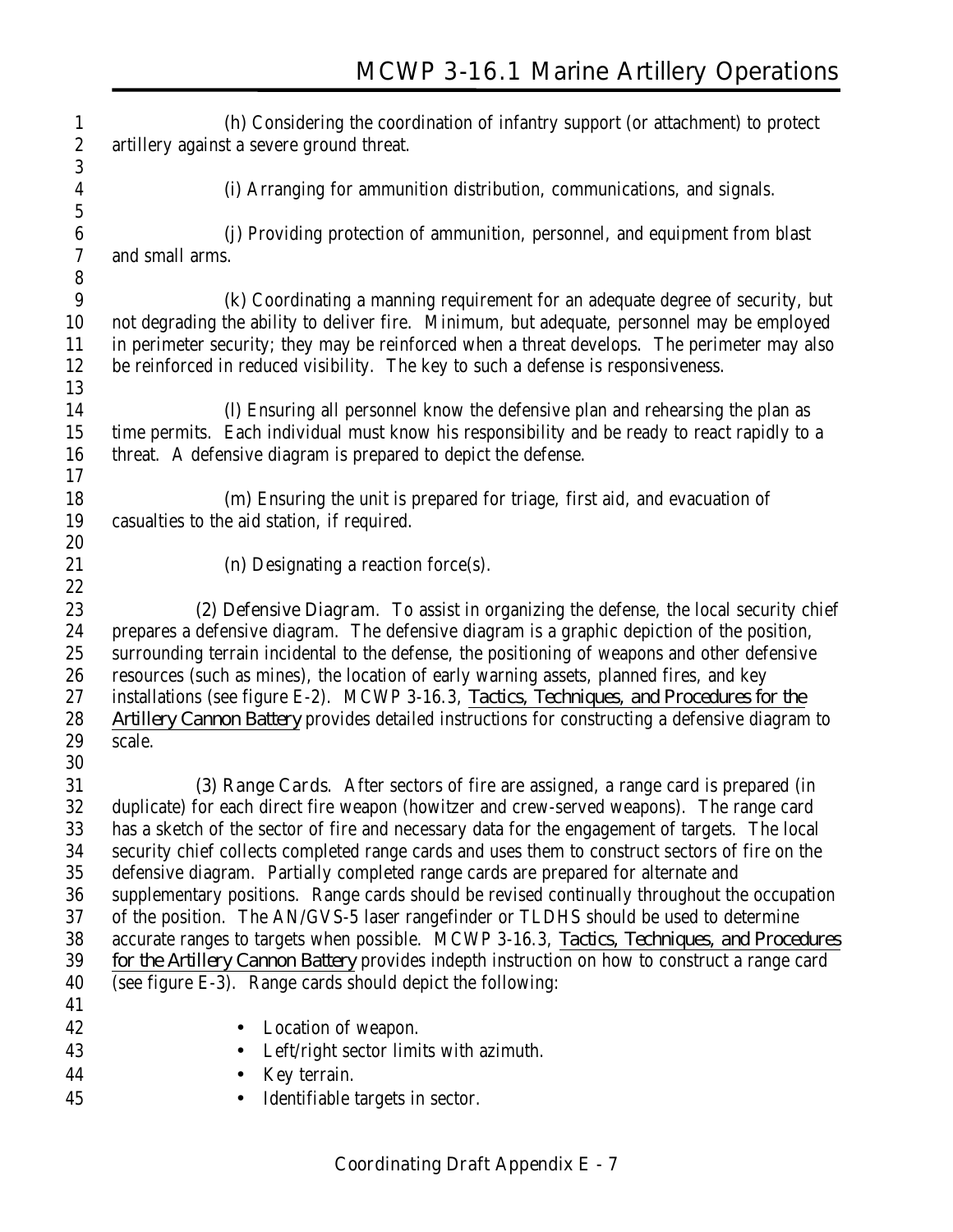- 1 Dead space.
- 2 FPL or PDF.
- List of targets with firing data.

**(4) Fortifications and Obstacles**. As time and resources permit, obstacles should be constructed to delay, stop, divert, or canalize an attack. Barbed and concertina wire, tank ditches, barricades, trip flares, and boobytraps and mines (when authorized) may be employed to supplement natural obstacles. These must be covered by observation and fire for effectiveness and beyond hand grenade range of protected installations.

**(5) Hardening of Positions**. Hardening is protection to ensure that a unit can function during and after an enemy attack. Hardening can be achieved by digging in, by using cover such as sandbags, timber, rubble, etc., or by berming up (parapets). The degree of protection depends on time, material, manpower available, and the amount of equipment and personnel to be protected. As a minimum, hardening consists of digging fighting positions on the perimeter, burying wire, sandbagging sensitive equipment such as collimateors and tires, and protecting propellants. As time permits, howitzers, the FDC and BOC, and projectiles are protected. Engineer assets and/or local civilian earth-moving equipment can be used in the hardening efforts.

**(6) Reaction Force**. A group of unit personnel are designated as a reaction force. The reaction force is capable of immediate reaction to any enemy threat within and around the 23 position. The size of the group varies with the threat but normally has approximately 25 personnel from the sections of the unit. The reaction force mans their normal working stations. When signaled, they muster at a pre-designated location (FDC, COC, etc.). They repel an enemy attack and/or reinforce the perimeter. The reaction force counters the threat at a sufficient distance outward to allow a buffer for the unit perimeter to be fully manned or to gain time for the unit to conduct a hasty or emergency displacement. The reaction force should be capable of employing in two teams. The reaction force should not pursue the enemy if the attack is repelled. The reaction force conducts day and night rehearsals for responsiveness and familiarization with the defensive area.

**(7) Coordinate with Adjacent Units for Mutual Support**. Coordination with all adjacent units greatly enhances the defensive plan. By sharing information and incorporating elements from other units (patrols, air defense weapons, indirect fires, FPFs, etc.), each unit involved can take advantage of a defense which as a whole is better than the part. Also, in order to prevent fratricide, coordination is critical to ensure each unit is aware of all friendly patrols operating nearby.

 **e. Execute Defensive Action**. When an attack occurs, the commander or senior man in position quickly assesses the situation and determines a course of action. He considers the strength of the enemy and its effect on the unit's operational capability. Depending on this analysis, the commander determines one of the following courses of action: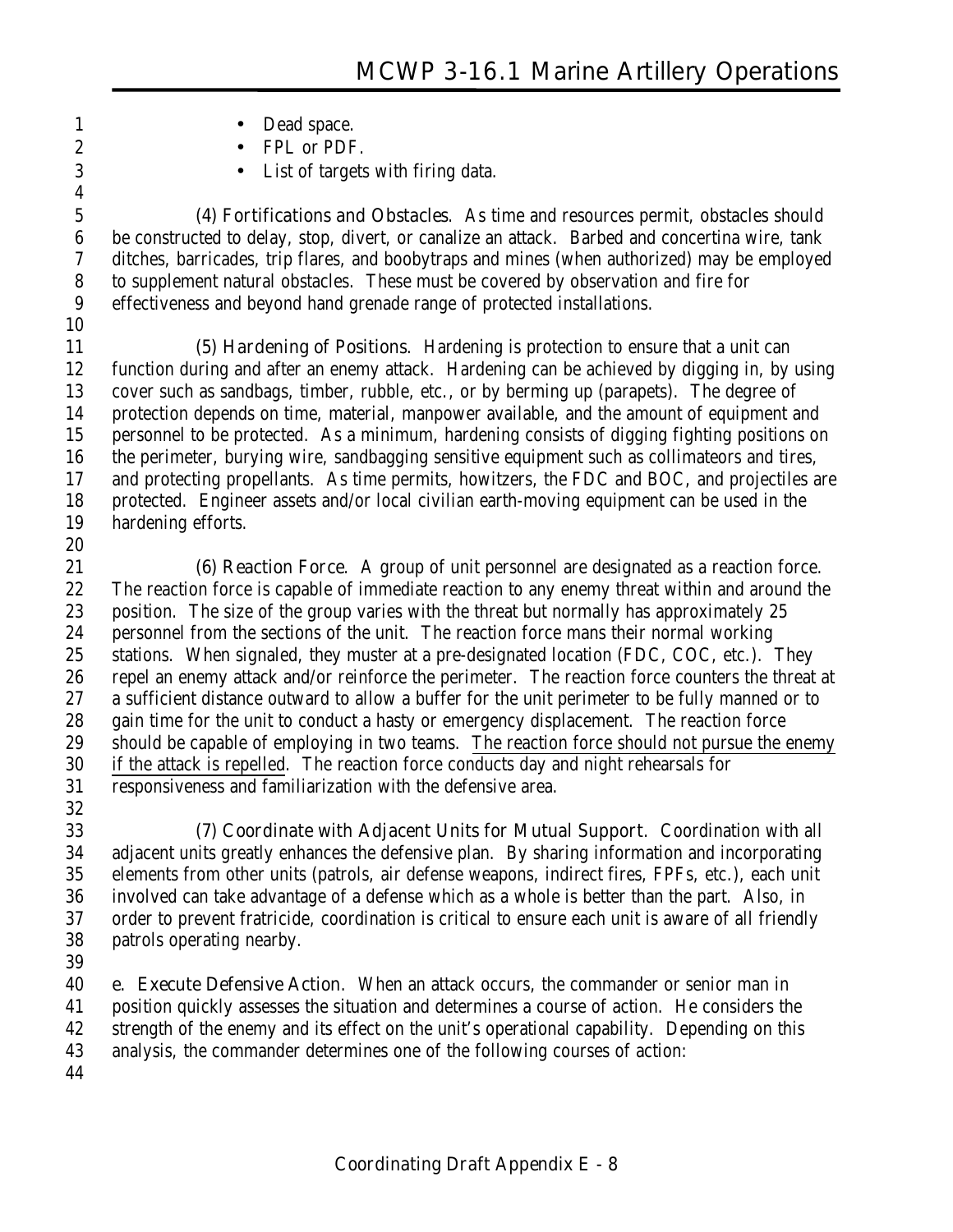**(1)** The unit **can** repel and/or sustain the attack. If this is the decision, the necessary actions are taken to counter the threat. 

**(2)** The unit **cannot** repel and/or sustain the attack. If this is the decision, the unit executes a hasty displacement. The unit notifies its higher headquarters and proceeds to its alternate position. Consider preplanned fires/smoke to assist disengagement, if required. 

#### **Reconstitution of the Unit**

 If a unit becomes ineffective as a result of enemy action, specific actions must be taken to reconstitute the unit or return it to a desired level of operational readiness. Cross training and an SOP facilitates reconstitution. The following actions are taken:

- 15 Report the situation to higher headquarters.
- Render first aid and evacuate casualties.
- Assess damage, repair equipment, when possible, and redistribute assets, as required.
- If attacked by NBC, decontaminate personnel and material.
- 

### **Patrolling**

Patrols will be incorporated into the unit defense plan. They should be established

immediately upon occupation of a position and continuous around all firing positions. Patrols

are a vital means of detection and provide advanced warning and additional security to a unit's

 position. Security patrols will be planned and conducted outside the unit's defensive perimeter in accordance with the commander's guidance, and the unit should be prepared to conduct all

forms of patrols to include: raid, ambush, contact, economy of force, when necessary.

The patrol leader (PL) will coordinate with the CO/XO and the local security chief. The

CO/XO or security chief will coordinate with friendly units immediately affected by the

patrol's actions. These actions include movement within friendly areas, departure/reentry of

- friendly lines and fire support.
- 

 The PL will ensure that all Marines in the patrol know the patrol's chain of command and that each Marine know's everyone else's responsibility within the patrol. 

 The local security chief will control the departure and reentry of patrols in/out of the unit position.

**a. Organization for Movement**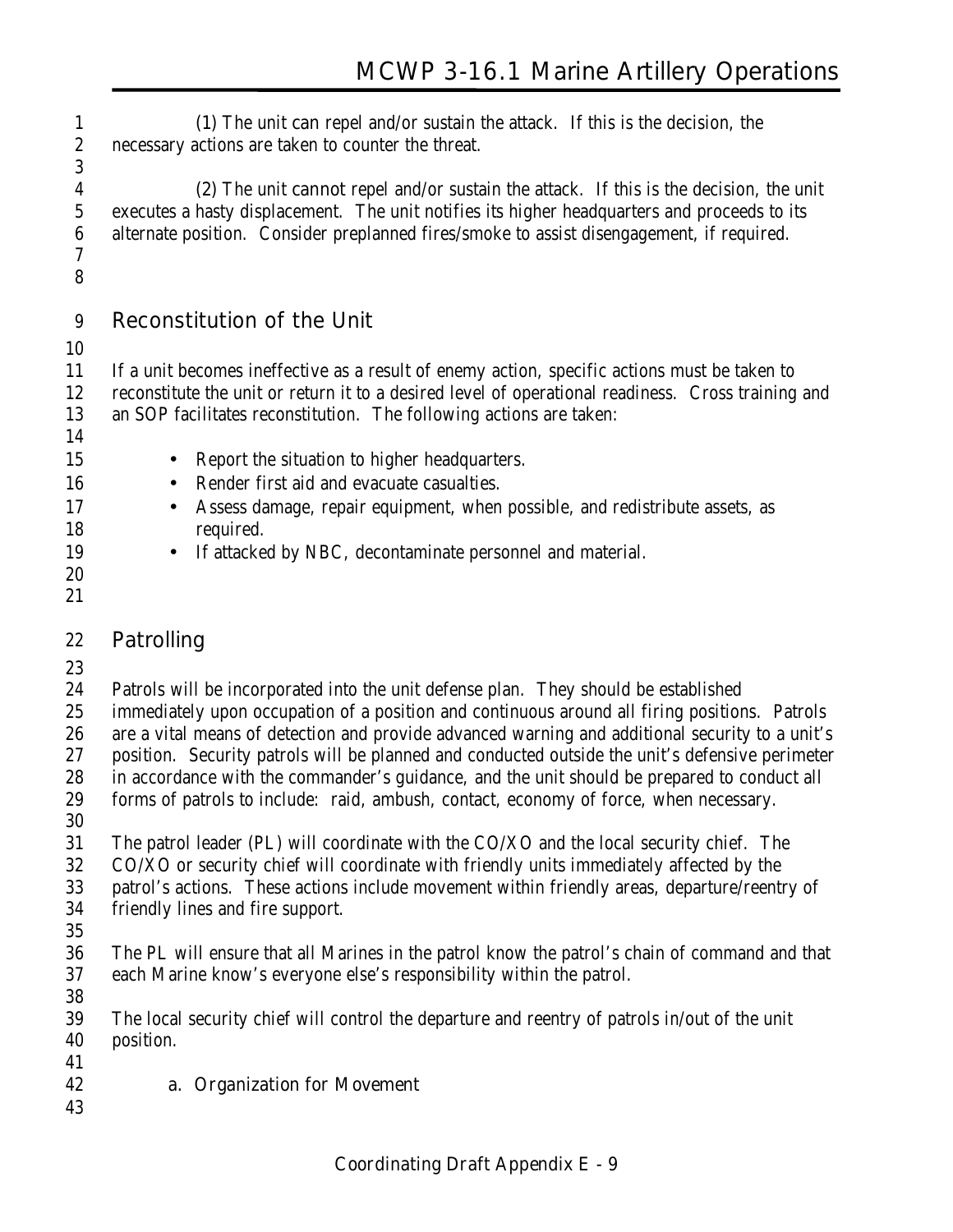**(1)** Formations must be planned for the patrol's movement to and from the objective area. The location of units, teams, and individuals in the formation must be identified and rehearsed. **(2)** Organization for movement is based on the patrol leader's estimate of the situation. Other factors which will influence the patrol's formation are the need for speed, flexibility, control, and 360 degree security. **(3)** Patrol formations should be in accordance with MCWP 3-11.3, *Scouting and Patrolling*. **b. Control (1)** The success of a patrol depends on the ability of the PL to clearly communicate his order, intent, and to effectively integrate the actions of his subordinate units throughout the preparation and conduct phases of the patrol (see figure E-5 for patrol order format). **(2)** When not in contact with the enemy, patrol members should use a low voice when it is necessary to verbalize commands. Whispering can cause a loud hissing noise and can often be misunderstood. When in contact with the enemy, voice commands can be shouted as loud as necessary to be heard and understood. Bird and animal noises should be avoided. **(3)** Radios will be used to submit reports via the unit's command net. Transmissions must be short and concise. Brevity codes should be utilized whenever possible; they reduce transmission time and enhance the clarity of all message traffic. For larger patrols, radios will be used to control subordinate units and teams only when absolutely necessary. **(4)** Hand and arm signals are the primary means of silent control. Hand and arm signals should be given close to the body and below the head. They should be simple and easily understood and known by all patrol members. All patrol members must remain alert to receive and pass all signals. It is not sufficient for patrol members to merely repeat signals; they must ensure adjacent patrol members receive and pass them on as well. **(5)** Head counts are normally conducted after crossing danger areas, security halts, enemy contact and any other time the PL deems necessary. Head counts can be conducted by team and unit leaders who account for their Marines and report to the PL or assistant patrol leader (APL). **c. Departure of Friendly Lines/Unit Position (1)** When the PL is ready to depart friendly lines, he moves his patrol forward to the assembly area. The assembly area is located behind friendly lines and provides cover and concealment. Here, the APL will conduct last minute preparations while the PL moves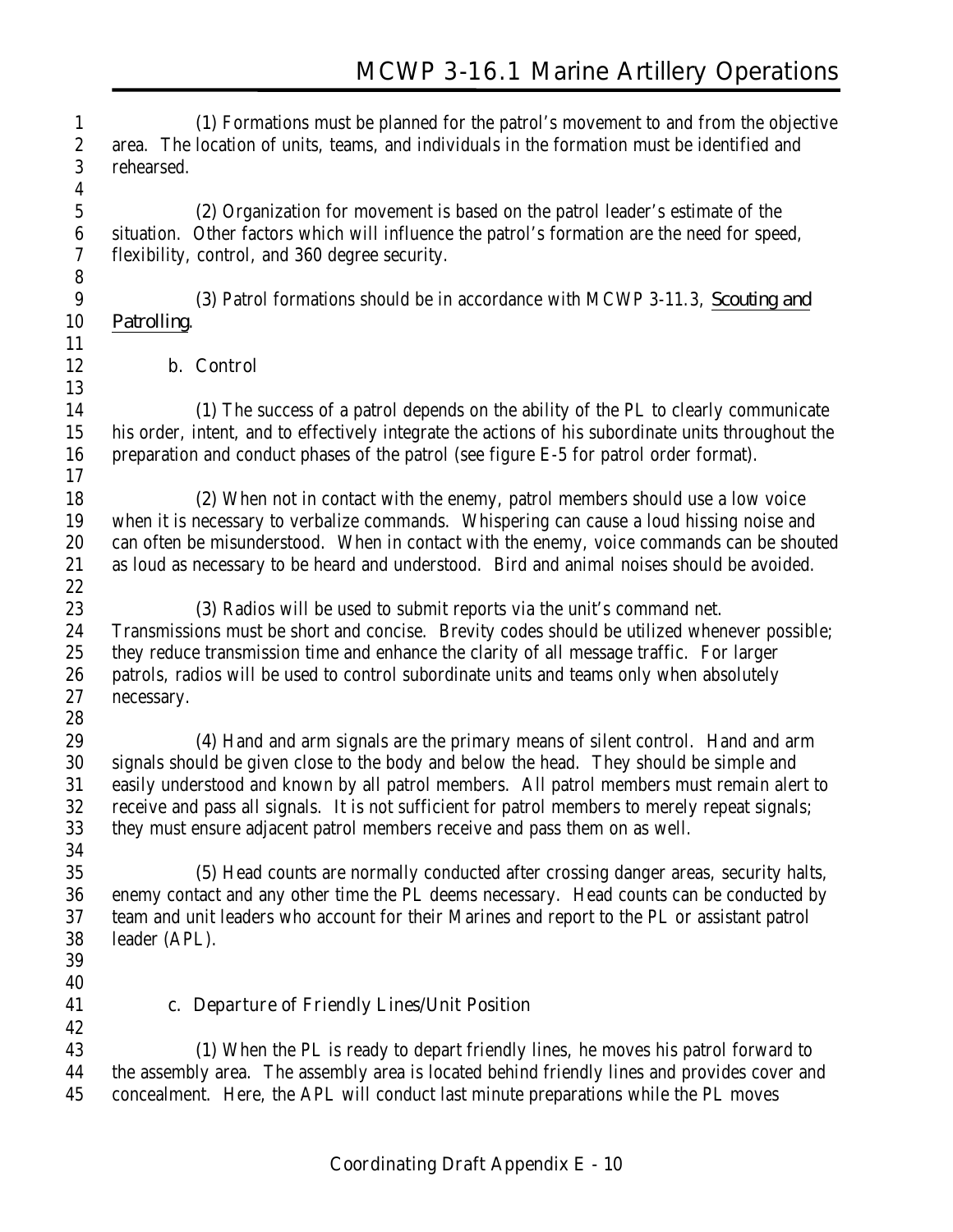forward to make final coordination with the security chief. The security chief is responsible for the front lines in the area of the point of departure and the point of reentry. 

**(2)** Prior to conducting a leader's recon, the PL will leave the APL with a contingency plan which includes: where he is going, who he is taking, how long he will be gone, actions taken on enemy contact, and what to do if he does not return.

**(3)** During the leader's recon, the PL should take at least two men with him for security. It is also recommended that he take along the navigator who will then be able to move to a vantage point and see as much of the ground in front of the position as terrain and vegetation permit. During final coordination with the unit commander, the PL should request the latest information on the enemy, terrain, known obstacles beyond the forward unit's battle positions and the location of any friendly security posts or patrols. The PL will confirm frequencies, call signs, challenge and password, and any fire support the unit can provide. A guide should be requested if any minefields or obstacles must be negotiated. The unit commander and the security chief are notified of the location of the patrol's assembly area and initial rally point (IRP). The PL should also inform the security chief of the patrol's size, general area of the route (specific details of the route are not normally given), whether the patrol will return through the departure point and if a guide will be required upon reentry. 

**(4)** After the leader's recon, the PL will leave one patrol member with the security chief to meet the guide, if necessary, while he and the other patrol members return to the remainder of the patrol. Upon his return, the PL will brief the patrol on any updated information and any possible changes to the original plan.

**(5)** The PL will move the patrol tactically (the formation and speed of movement will be based on the estimate of the situation) from the assembly area to the point of departure, ensuring that the patrol departs at the prescribed time. During movement to the point of departure, the PL will designate the IRP, a location within friendly lines providing the patrol with a covered and concealed position where they can reorganize if enemy contact is made prior to departing friendly lines. The IRP may be in the same location as the assembly area. 

**(6)** At the point of departure, the APL will move forward to count each patrol member as they depart friendly lines. The patrol will assume a dispersed file as it passes through minefields or other obstacles. Upon reaching the outer limits of minefields or obstacles, the patrol will immediately assume its initial formation. 

**(7)** Outside of friendly lines, the patrol will conduct a short security halt so that all patrol members may adjust to the sights and sounds of the area. This security halts should be conducted beyond any friendly posts and beyond the effects of small arms fire.

**d. Reentry of Friendly Lines**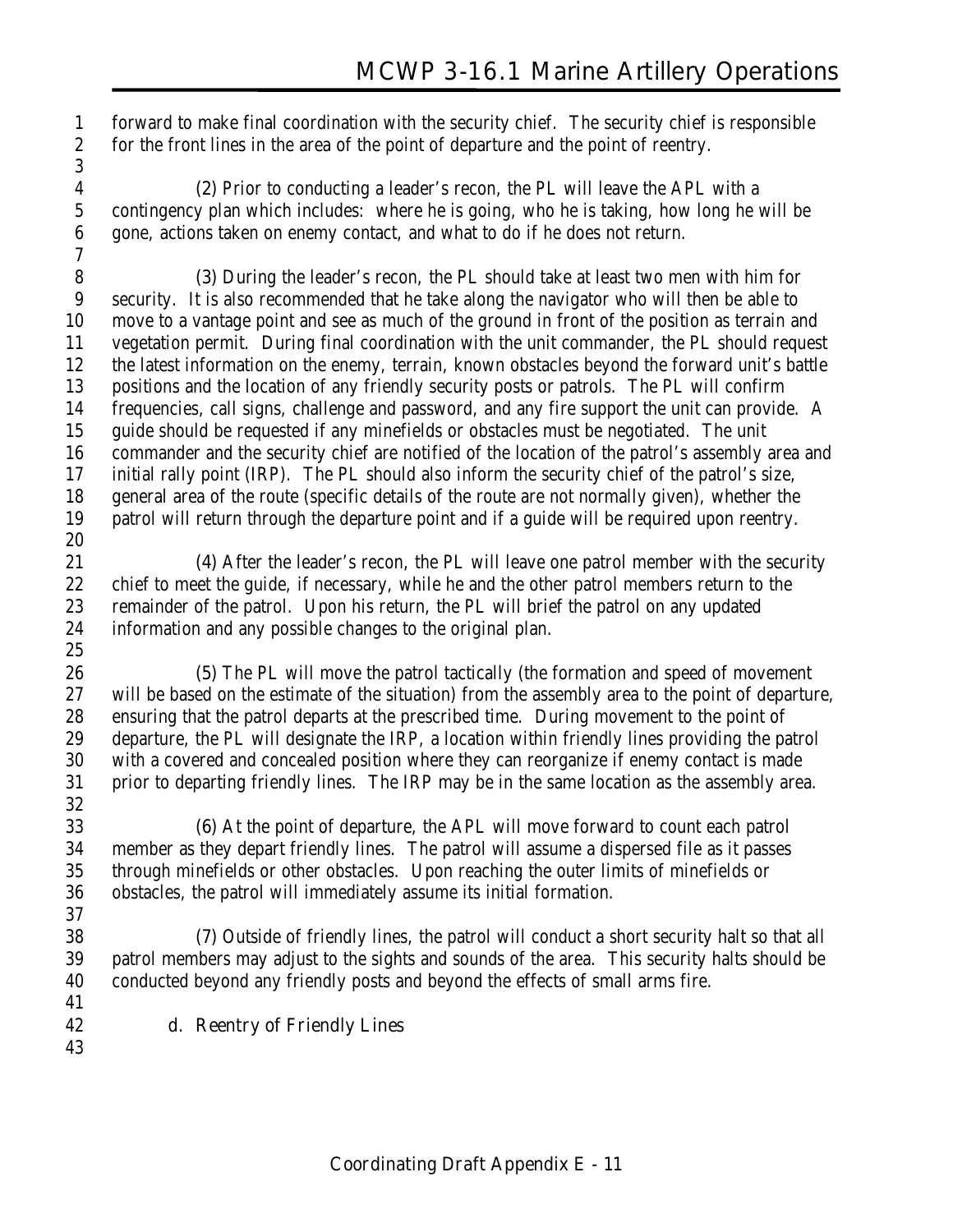| $\mathbf{1}$     | (1) The patrol is halted outside of friendly lines, beyond the range of friendly local               |
|------------------|------------------------------------------------------------------------------------------------------|
| $\boldsymbol{2}$ | security, in a position providing good cover and concealment. The PL will establish a long           |
| 3                | security halt and designate this position as the reentry rally point (RRP).                          |
| 4                |                                                                                                      |
| $\mathbf 5$      | (2) The PL will request permission, via the radio, to reenter friendly lines, using a                |
| $\boldsymbol{6}$ | code word for security and brevity. Near and far recognition signals will be utilized. Ensure        |
| 7                | that permission has been granted before continuing.                                                  |
| $\boldsymbol{8}$ |                                                                                                      |
| 9                | (3) At this point the PL will move forward to make contact with the friendly lines at                |
| 10               | the pre-designated reentry point. Generally, the PL should take at least two men along for           |
| 11               | security.                                                                                            |
| 12               |                                                                                                      |
| 13               | (4) Once contact has been established and the PL has been recognized, the PL will                    |
| 14               | move back to bring the rest of the patrol forward. A guide may be necessary to lead the patrol       |
| 15               | through friendly minefields or obstacles.                                                            |
| 16               |                                                                                                      |
| 17               | (5) While returning back into friendly lines, the PL will count all members back                     |
| 18               | into friendly lines to ensure that they are accounted for and that no infiltrators are following.    |
| 19               |                                                                                                      |
| 20               | (6) The PL will provide the unit commander with a patrol brief (see MCWP 3-11.3,                     |
| 21               | Scouting and Patrolling) containing combat information of immediate tactical value (i.e.,            |
| 22               | enemy contact or sightings).                                                                         |
| 23               |                                                                                                      |
| 24               |                                                                                                      |
| 25               | <b>Special Considerations for Command Elements</b>                                                   |
| 26               |                                                                                                      |
| 27               | Command posts and logistics areas are particularly vulnerable to enemy attack due to a lack of       |
| 28               | organic firepower and susceptibility to target acquisition threats. Proper COMSEC and                |
| 29               | OPSEC techniques are essential to mask a CPs signature. Vehicular traffic in and out of the          |
| 30               | position should be limited and strictly controlled. All sections of a headquarters battery must      |
| 31               | plan to man local security posts even if it degrades certain operational capabilities.               |
| 32               |                                                                                                      |
| 33               | If the threat of air attack or artillery fire is minimal, command elements may consider              |
| 34               | collocating with other units to enhance survivability and common defense. For example, a             |
| 35               | battalion FDC may occupy a position in the vicinity of its supported infantry regimental COC.        |
| 36               | Similarly, logistic elements may consolidate defensive responsibilities with their supporting        |
| 37               | CSSD in a low intensity conflict. This arrangement would be undesirable in a high threat             |
| 38               | environment where tactical dispersion would be maximized to enhance survivability.                   |
| 39               |                                                                                                      |
| 40               |                                                                                                      |
|                  | Because the sections in the headquarters battery will seldom be collocated, it is imperative that    |
| 41               | all elements are identified with respect to size, capabilities and position on the battlefield. At a |
| 42               | minimum, local security must be considered and planned for the following elements:                   |
| 43               |                                                                                                      |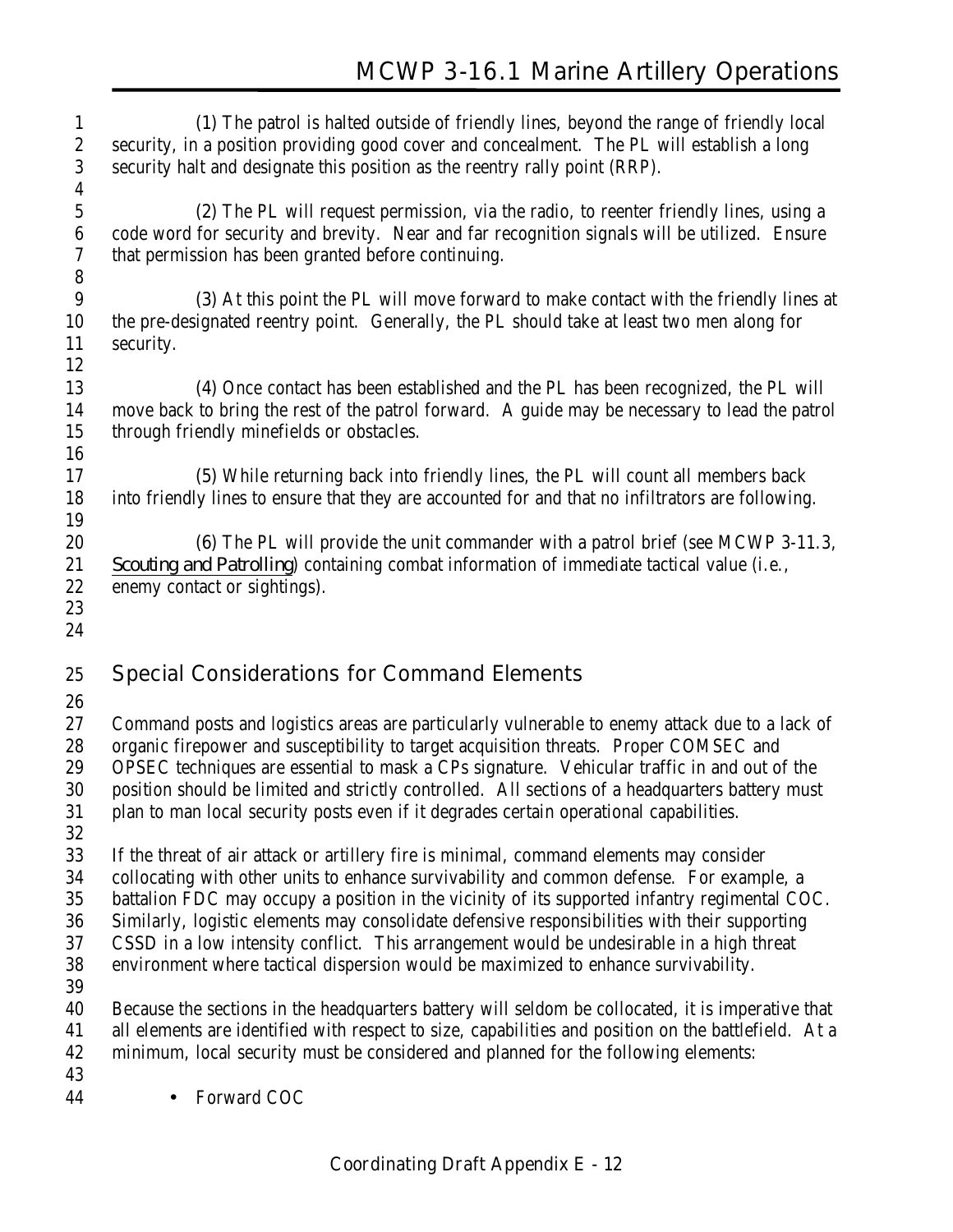|                  |           | Main COC                                                                                       |
|------------------|-----------|------------------------------------------------------------------------------------------------|
| $\boldsymbol{2}$ | $\bullet$ | <b>Logistical Trains</b>                                                                       |
| 3                |           |                                                                                                |
| 4                |           | For each of these elements, the following must be determined:                                  |
| 5                |           |                                                                                                |
| 6                | $\bullet$ | The mission and tasks assigned.                                                                |
|                  | $\bullet$ | Personnel that will be located at each site.                                                   |
| 8                | $\bullet$ | Vehicles and other section equipment needed to support its mission                             |
| 9                | $\bullet$ | Crew-served weapons required to provide adequate protection.                                   |
| 10               | $\bullet$ | Fire support available.                                                                        |
| 11               | $\bullet$ | Will this element operate independently, be attached to another unit, or be                    |
| 12               |           | collocated with another unit?                                                                  |
| 13               | $\bullet$ | Who is in charge?                                                                              |
| 14               |           |                                                                                                |
| 15               |           | Once these requirements have been determined, the local security plan must be tailored to meet |
|                  |           |                                                                                                |

 the specific needs of each element. Over and above the considerations mentioned above, local security plans must take into account that the threat may be different to each element.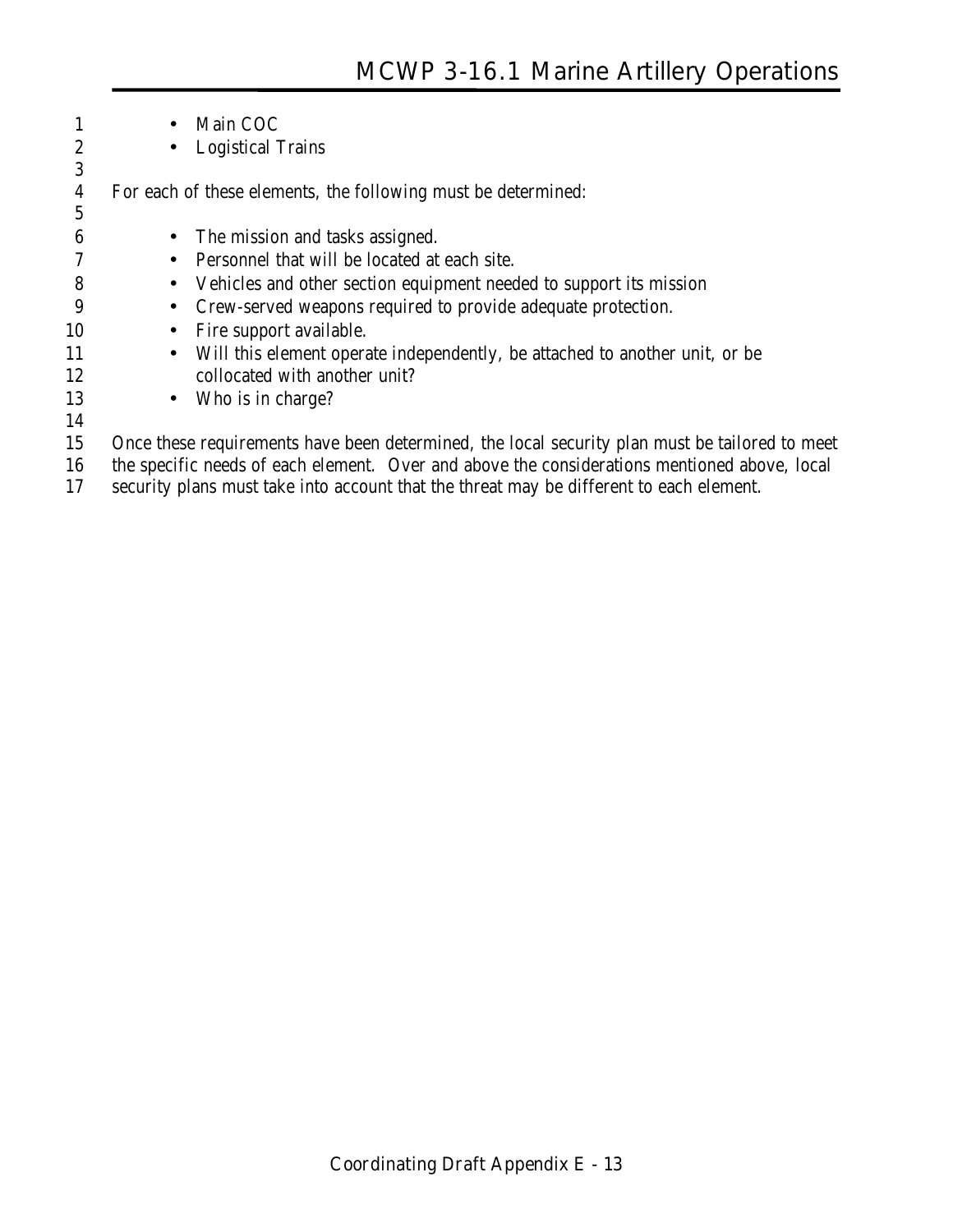| $\mathbf{1}$                      |  |        | <b>LOCAL SECURITY CHIEF CHECKLIST</b>                  |
|-----------------------------------|--|--------|--------------------------------------------------------|
| $\boldsymbol{2}$<br>3             |  |        | 1. POSITION LAYOUT                                     |
| $\boldsymbol{4}$<br>$\frac{5}{6}$ |  | $\Box$ | <b>Fields of Fire</b>                                  |
| $\overline{\mathcal{U}}$          |  | ❏      | Deadspace                                              |
| 8<br>9                            |  | ❏      | Cover, Concealment, Camouflage                         |
| 10<br>11                          |  | $\Box$ | LZ/PZs Marked                                          |
| 12<br>13                          |  |        | 2. ALTERNATE AND SUPPLEMENTARY POSITIONS               |
| 14<br>15                          |  | □      | Recon                                                  |
| 16<br>17                          |  | $\Box$ | <b>Routes Briefed</b>                                  |
| 18<br>19                          |  | □      | <b>Positions Prepared</b>                              |
| 20<br>21                          |  | $\Box$ | Passed to Battalion/Higher Headquarters                |
| 22<br>23                          |  |        | 3. COVER/CONCEALMENT                                   |
| 24                                |  |        |                                                        |
| $25\,$<br>26                      |  | $\Box$ | Use of Terrain                                         |
| 27<br>28                          |  | $\Box$ | Camouflage Nets Up                                     |
| 29<br>$30\,$                      |  | ❏      | <b>Spectral Reflectors Covered</b>                     |
| 31<br>32                          |  | ❏      | <b>Dispersion of Vehicles</b>                          |
| 33                                |  | $\Box$ | Generators, Aiming Circles, and Collimators Sandbagged |
| 34<br>35                          |  | □      | Wire buried                                            |
| 36<br>37                          |  | ❏      | <b>Light and Noise Discipline</b>                      |
| 38<br>39                          |  |        | <b>4. AERIAL DEFENSE</b>                               |
| 40<br>41                          |  | ❏      | <b>Machine Guns</b>                                    |
| 42<br>43                          |  | ❏      | <b>Dispersion</b>                                      |
| 44<br>45                          |  | □      | <b>Cover and Concealment</b>                           |
| 46<br>47                          |  | ❏      | Howitzers/Log Trains not on Line                       |
| 48<br>49                          |  | ❏      | <b>ADA</b> Support                                     |
| 50<br>51                          |  |        |                                                        |
| 52                                |  |        |                                                        |
| 53                                |  |        | Figure E-1. Example Local Security Chief Checklist.    |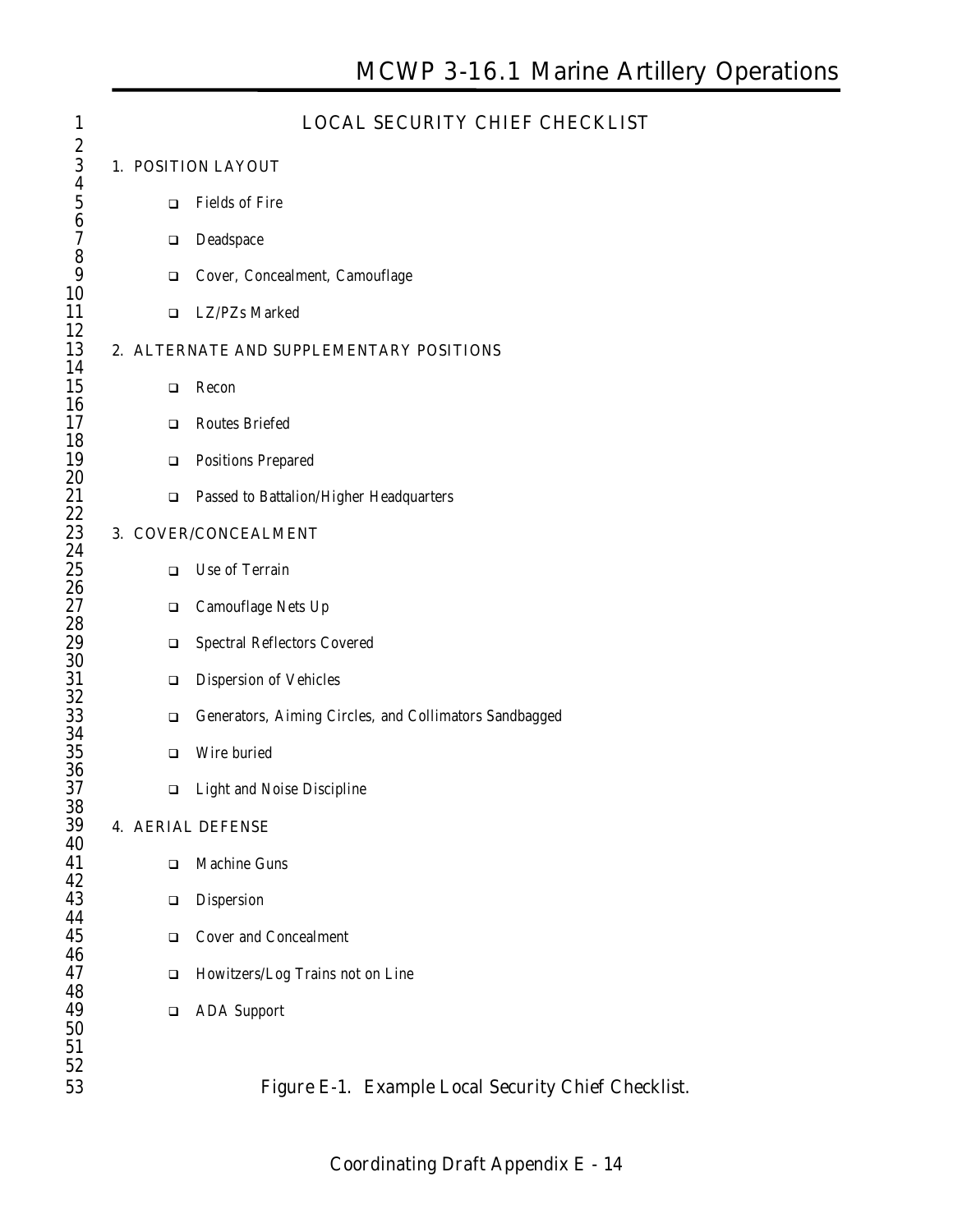| $\mathbf{1}$                                 |            | 5. MECHANIZED DEFENSE                                      |
|----------------------------------------------|------------|------------------------------------------------------------|
| $\boldsymbol{2}$<br>3                        | $\Box$     | $AT-4s$                                                    |
| $\frac{4}{5}$                                | □          | M198 Supplementary Positions                               |
| $\boldsymbol{6}$<br>$\overline{\mathcal{U}}$ | $\Box$     | <b>Obstacles</b>                                           |
| 8<br>9                                       |            | <b>6. COUNTERBATTERY FIRE DEFENSE</b>                      |
| 10<br>11                                     | □          | <b>Only Essential Equipment Offloaded</b>                  |
| 12<br>13                                     | $\Box$     | <b>Battery Prepared to Conduct Hasty Displacement</b>      |
| 14<br>15                                     |            | 7. MACHINE-GUN EMPLACEMENT                                 |
| 16<br>17                                     | $\Box$     | <b>Cover and Concealment</b>                               |
| 18<br>19                                     | ❏          | Range Cards Prepared                                       |
| 20<br>21                                     | □          | <b>Interlocking Fires</b>                                  |
| 22<br>23                                     | □          | <b>Weapon Maintenance</b>                                  |
| 24<br>25                                     | ❏          | <b>Ammunition Prepared</b>                                 |
| 26<br>27                                     |            | 8. GRENADE LAUNCHER EMPLACEMENT                            |
| 28                                           |            |                                                            |
| 29<br>$30\,$                                 | ❏          | <b>Cover Deadspace</b>                                     |
| 31<br>32                                     | ❏          | <b>Weapons Maintenance</b>                                 |
| 33<br>34                                     | ❏          | <b>Ammunition Prepared</b>                                 |
| 35<br>36                                     |            | 9. OBSTACLE PLAN                                           |
| 37                                           | □          | Concertina Wire                                            |
| 38<br>39                                     | ❏          | <b>Antipersonnel Mines</b>                                 |
| 40<br>41                                     | $\Box$     | <b>Ditches</b>                                             |
| 42<br>43                                     | ❏          | All Obstacles Covered by Fire                              |
| 44<br>45                                     | 10. COMSEC |                                                            |
| 46<br>47                                     | □          | Antenna Location                                           |
| 48                                           |            |                                                            |
| 49<br>50                                     | □          | <b>Transmit on Low Power</b>                               |
| 51<br>52                                     | □          | <b>Low Antenna Profile</b>                                 |
| 53                                           |            | Figure E-1. Example Local Security Chief Checklist (cont). |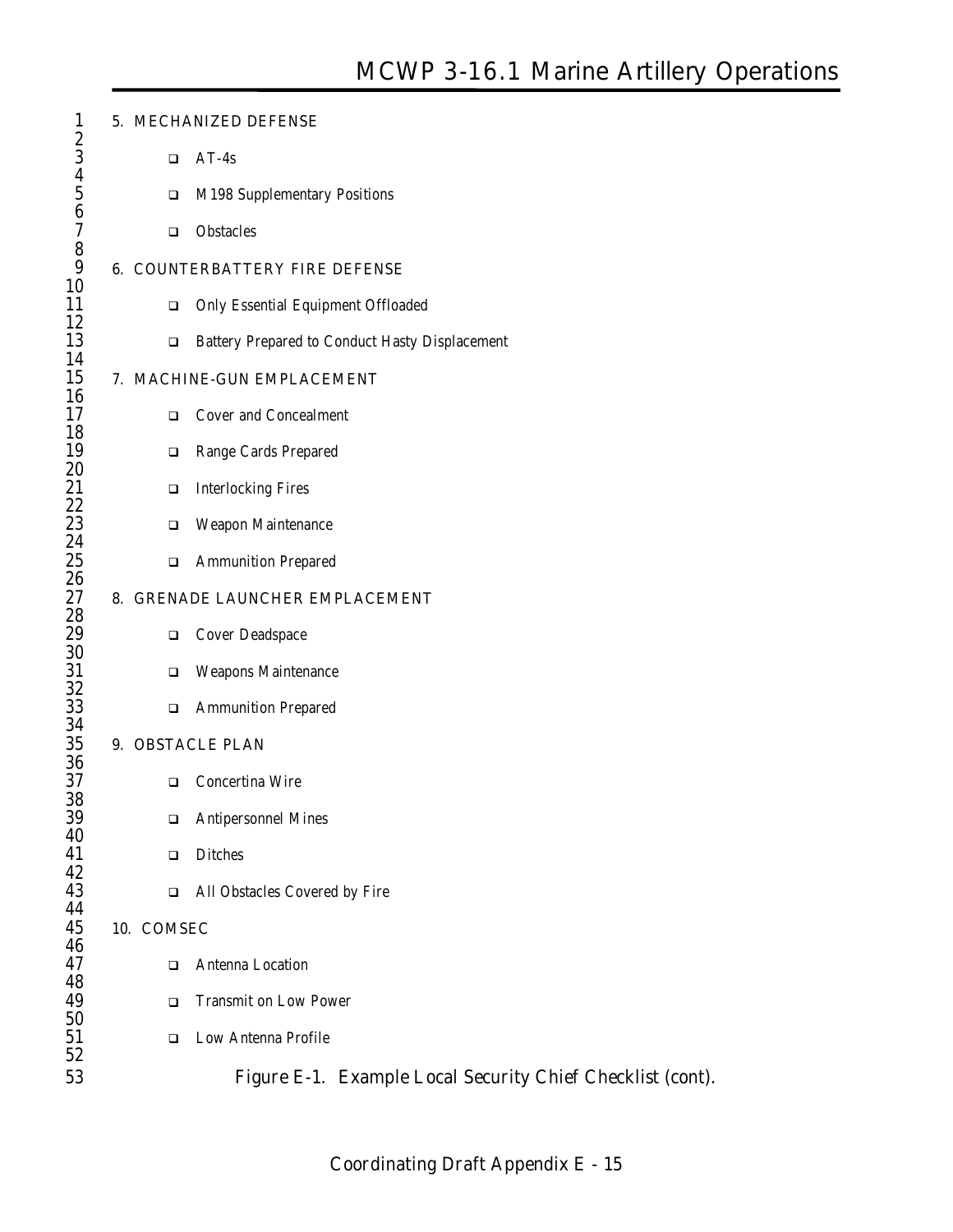| $\mathbf{1}$            |        |                                                            |
|-------------------------|--------|------------------------------------------------------------|
| $\boldsymbol{2}$        | □      | <b>Low Antenna Signature</b>                               |
| $\frac{3}{4}$           | □      | Minimize Radio Transmissions                               |
| $\boldsymbol{6}$        |        | 11. REACTION FORCE                                         |
| 7<br>8                  | $\Box$ | <b>Briefed on Immediate Actions</b>                        |
| 9<br>10                 | $\Box$ | <b>Briefed on Battery Signals</b>                          |
| 11                      |        |                                                            |
| 12<br>13                | □      | Air, Ground, Armor, and NBC Attacks Rehearsed              |
| 14<br>15                |        | 12. BATTERY DEFENSIVE DIAGRAM                              |
| 16<br>17                | ❏      | <b>Position Layout</b>                                     |
| 18                      | ❏      | Range Cards Integrated                                     |
| 19<br>$20\,$            | □      | <b>Patrol Routes</b>                                       |
| 21<br>22                | $\Box$ | <b>Obstacle Plan</b>                                       |
| $23\,$                  | $\Box$ | Mine Locations                                             |
| $\frac{24}{25}$<br>$26$ | ❏      | <b>Alternate/Supplementary Positions</b>                   |
| 27<br>28                | □      | Fire Plan with Targets for Position Defense, FPFs          |
| 29<br>30                | □      | Coordination with Adjacent Units                           |
| 31<br>32                | $\Box$ | Forward to Battalion                                       |
| 33                      |        |                                                            |
| $\frac{34}{35}$<br>$36$ |        |                                                            |
| 37                      |        |                                                            |
| 38<br>39                |        |                                                            |
| 40                      |        |                                                            |
| 41<br>$42\,$            |        |                                                            |
| 43                      |        |                                                            |
| 44                      |        |                                                            |
| 45<br>46                |        |                                                            |
| 47                      |        |                                                            |
| 48<br>49                |        |                                                            |
| ${\bf 50}$              |        |                                                            |
| 51                      |        |                                                            |
| 52                      |        |                                                            |
| 53                      |        | Figure E-1. Example Local Security Chief Checklist (cont). |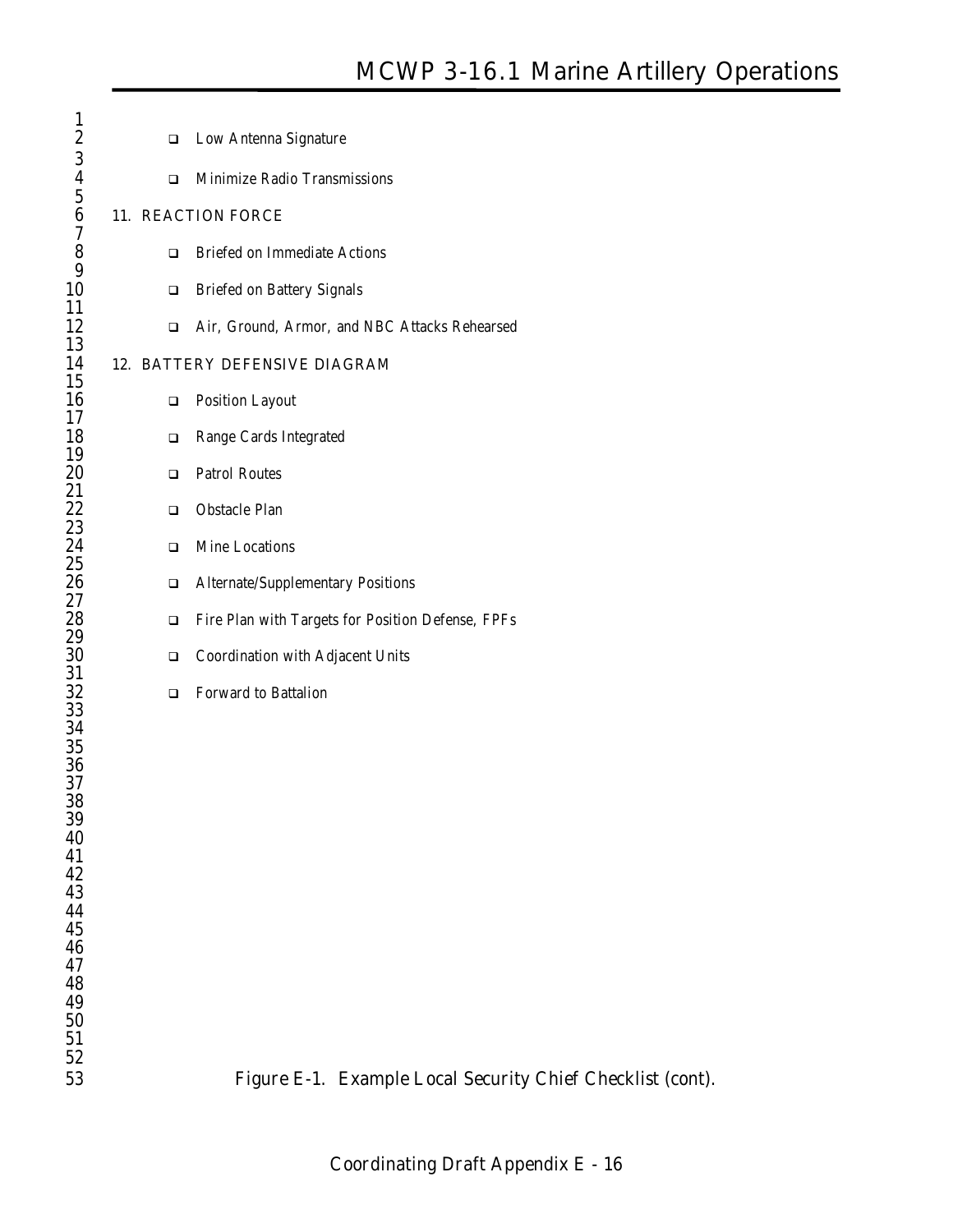

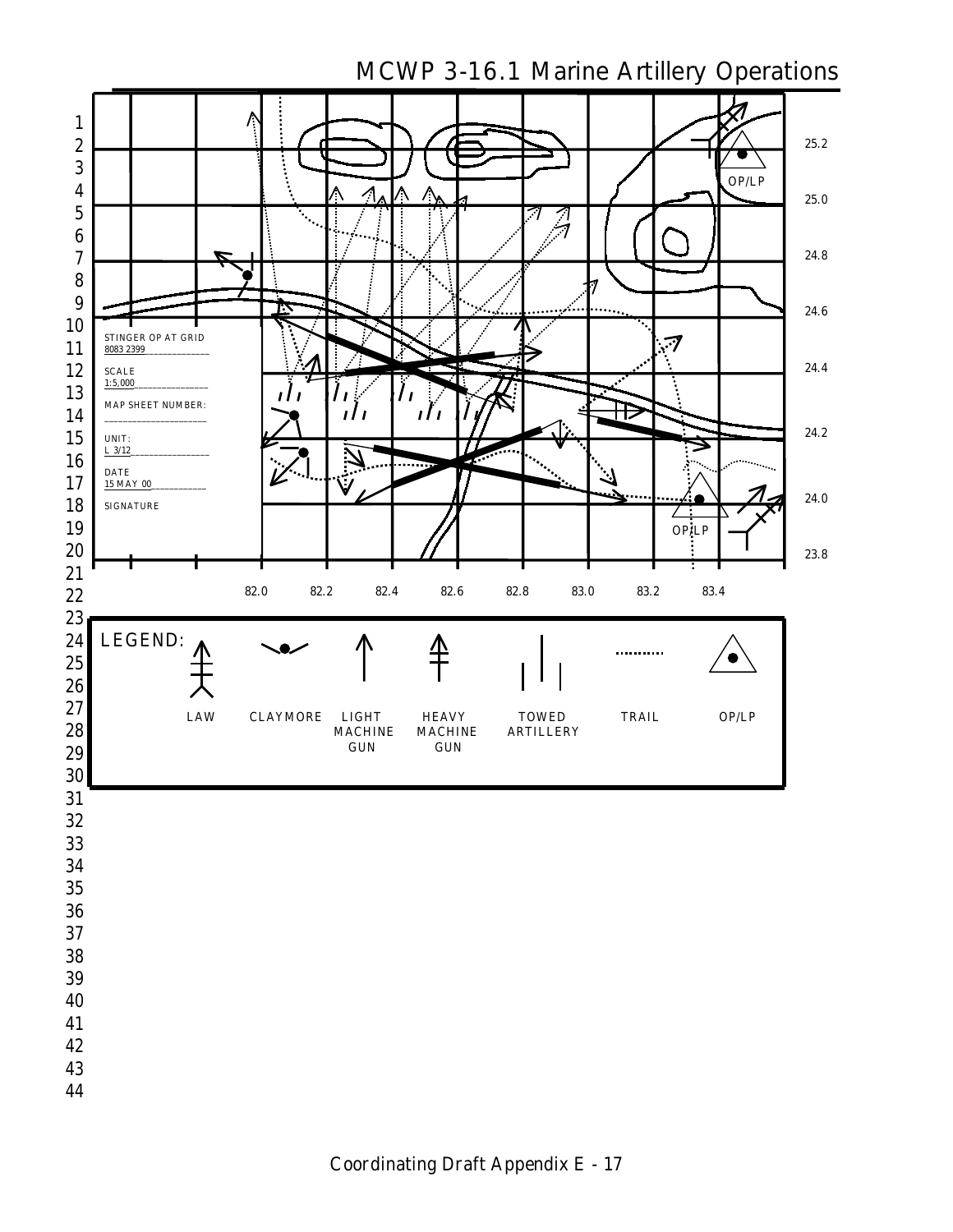1 **Figure E-2. Example of Completed Battery Defensive Diagram.**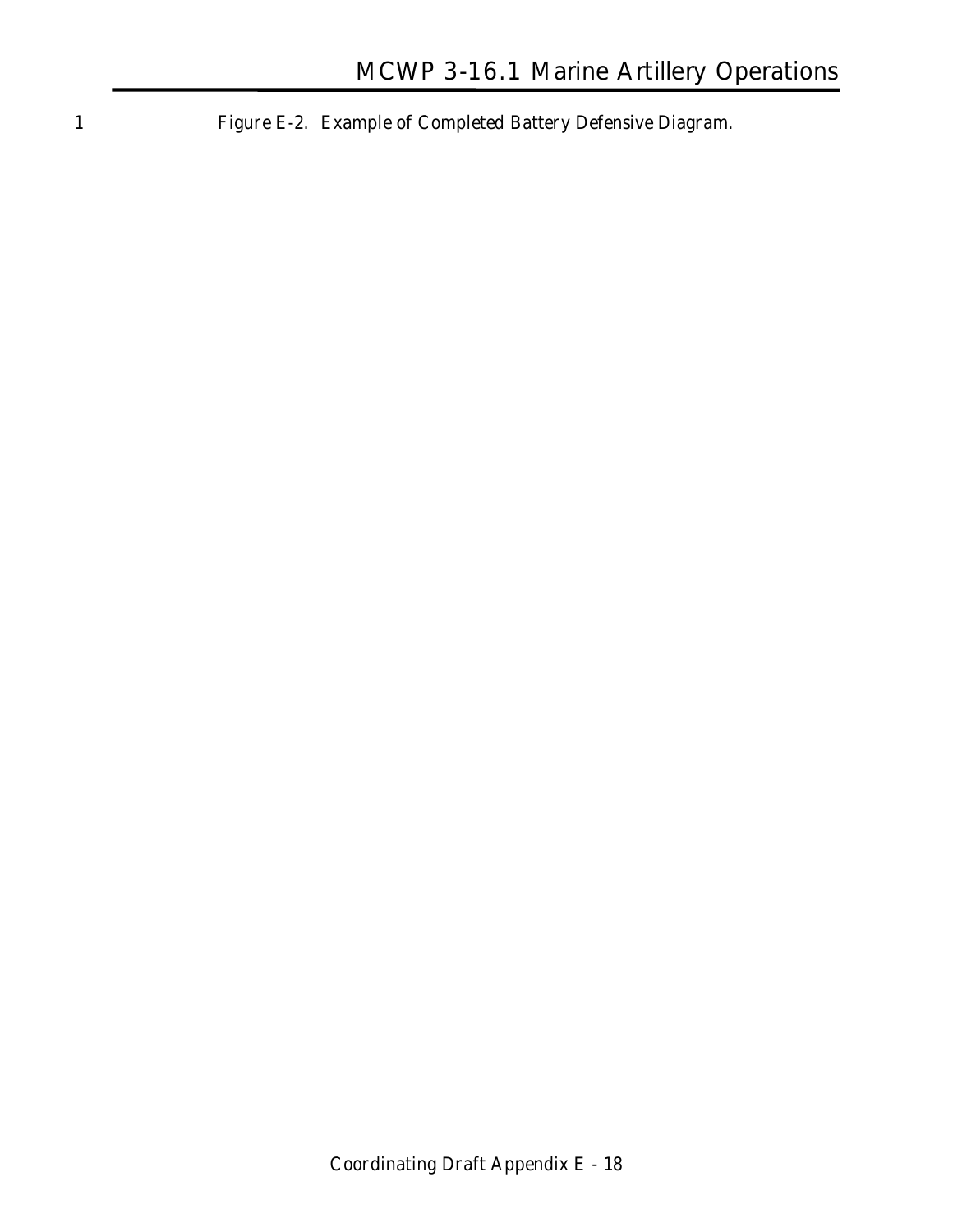

 

 

- 
- 
- 

 



**Figure E-3. Example Completed Howitzer Range Card.**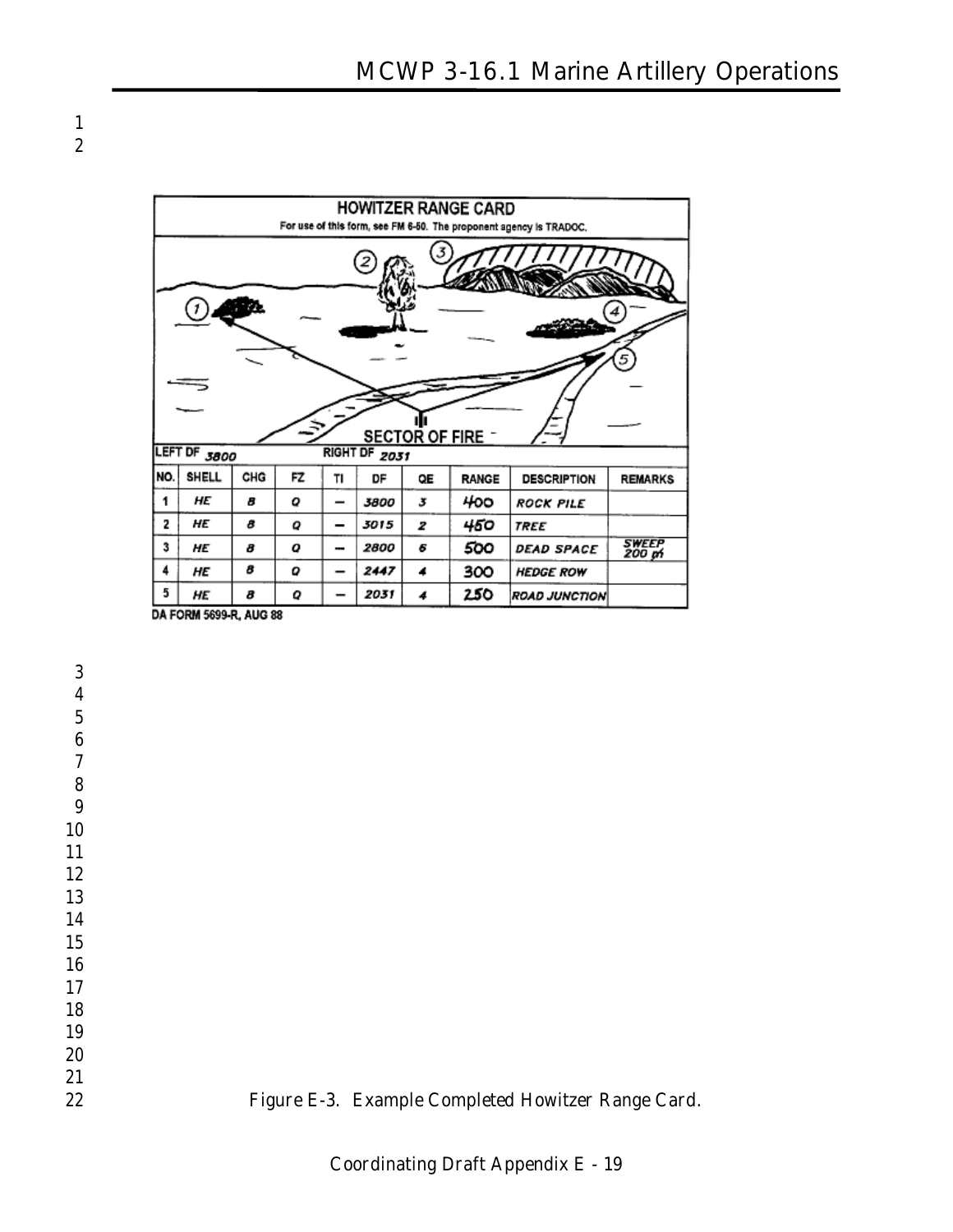

**DA FORM 5517-R, FEB 86** 

**Figure E-4. Completed Machine Gun Range Card.**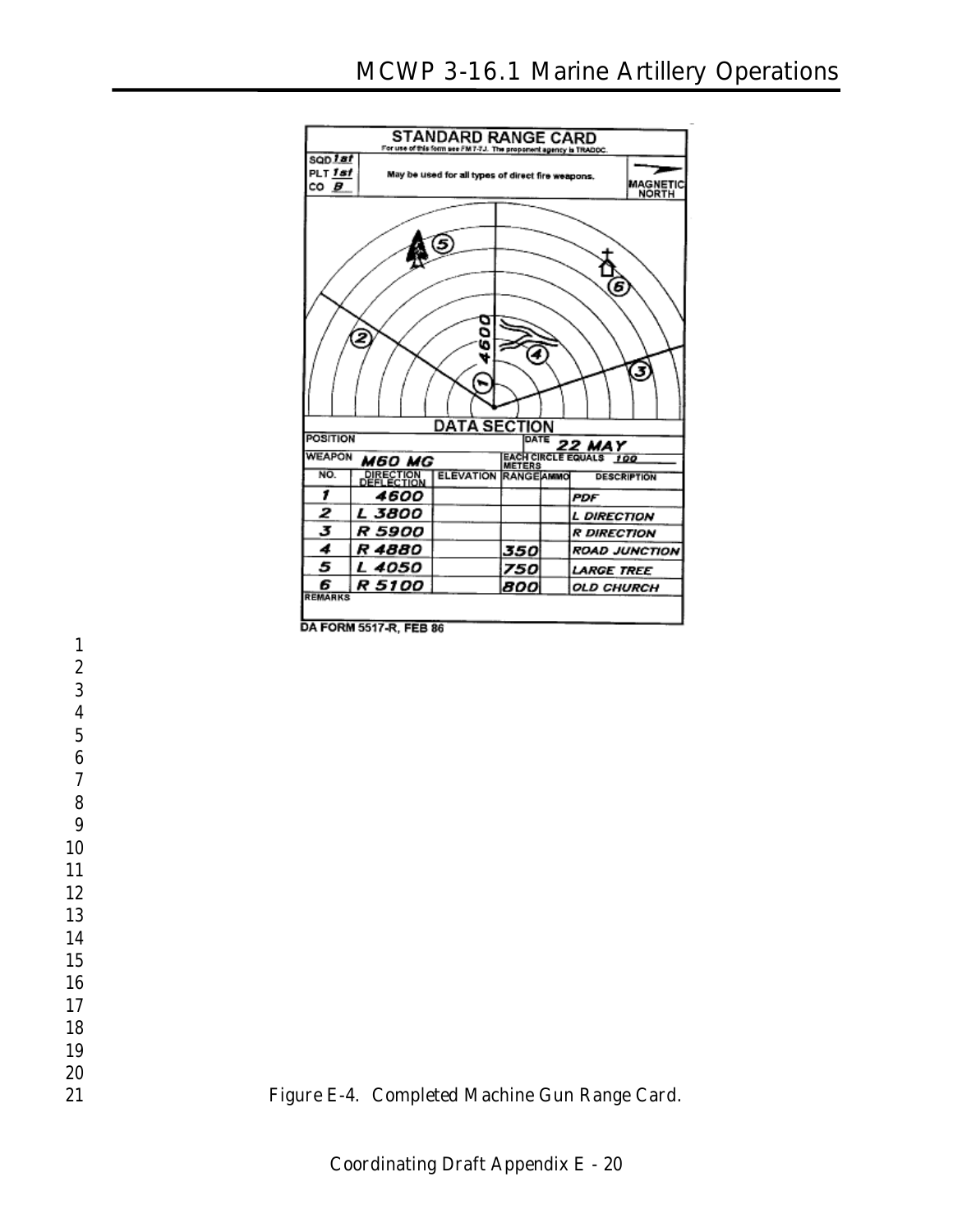| $\mathbf{1}$                                                      | <b>PATROL ORDER</b>                                                                                                                                                                                                                                                                                                                                                                                               |
|-------------------------------------------------------------------|-------------------------------------------------------------------------------------------------------------------------------------------------------------------------------------------------------------------------------------------------------------------------------------------------------------------------------------------------------------------------------------------------------------------|
| $\boldsymbol{2}$<br>$\boldsymbol{3}$<br>4<br>$\sqrt{5}$<br>6<br>7 | The patrol order is a supplement to the warning order and should address only those items of<br>information which have not previously been promulgated. Any of the following elements which<br>have been addressed in the warning order should be omitted. Also, a patrol order is more<br>detailed than a regular five paragraph squad order in that a great deal of attention is given to<br>individual duties. |
| 8<br>$\boldsymbol{9}$<br>10                                       | Orientation. Weather, terrain, visibility, NBC considerations, local population situation, and<br>behavior as they impact on the patrol and enemy forces.                                                                                                                                                                                                                                                         |
| 11<br>12                                                          | 1. SITUATION                                                                                                                                                                                                                                                                                                                                                                                                      |
| 13<br>14<br>15                                                    | a. Enemy Forces                                                                                                                                                                                                                                                                                                                                                                                                   |
| 16<br>17                                                          | (1) Composition, disposition, and strength is based on size, activity, location, unit, time,<br>and equipment (SALUTE)                                                                                                                                                                                                                                                                                            |
| 18<br>19<br>20                                                    | (2) Capabilities and limitations to defend, reinforce, attack, withdraw, and delay<br>(DRAW-D)                                                                                                                                                                                                                                                                                                                    |
| 21<br>22                                                          | (3) Enemy's most probable course of action.                                                                                                                                                                                                                                                                                                                                                                       |
| 23<br>24                                                          | <b>b.</b> Friendly Forces                                                                                                                                                                                                                                                                                                                                                                                         |
| 25<br>26<br>27                                                    | (1) Mission of next higher unit (task and commander's intent).                                                                                                                                                                                                                                                                                                                                                    |
| 28<br>29                                                          | (2) Adjacent unit missions (task and intent)                                                                                                                                                                                                                                                                                                                                                                      |
| 30                                                                | (a) Left                                                                                                                                                                                                                                                                                                                                                                                                          |
| 31<br>32                                                          | (b) Front                                                                                                                                                                                                                                                                                                                                                                                                         |
| 33<br>34                                                          | (c) Right                                                                                                                                                                                                                                                                                                                                                                                                         |
| 35<br>36<br>37                                                    | (d) Rear                                                                                                                                                                                                                                                                                                                                                                                                          |
| 38                                                                | c. Attachments and Detachments. (Date and time effective)                                                                                                                                                                                                                                                                                                                                                         |
| 39<br>40                                                          | 2. MISSION                                                                                                                                                                                                                                                                                                                                                                                                        |
| 41<br>42<br>43                                                    | Task to be accomplished and purpose (who, what, where, when, and why). For patrols, also<br>specify if the mission or time has priority.                                                                                                                                                                                                                                                                          |
| 44<br>45                                                          | Figure E-5. Patrol Order Format.                                                                                                                                                                                                                                                                                                                                                                                  |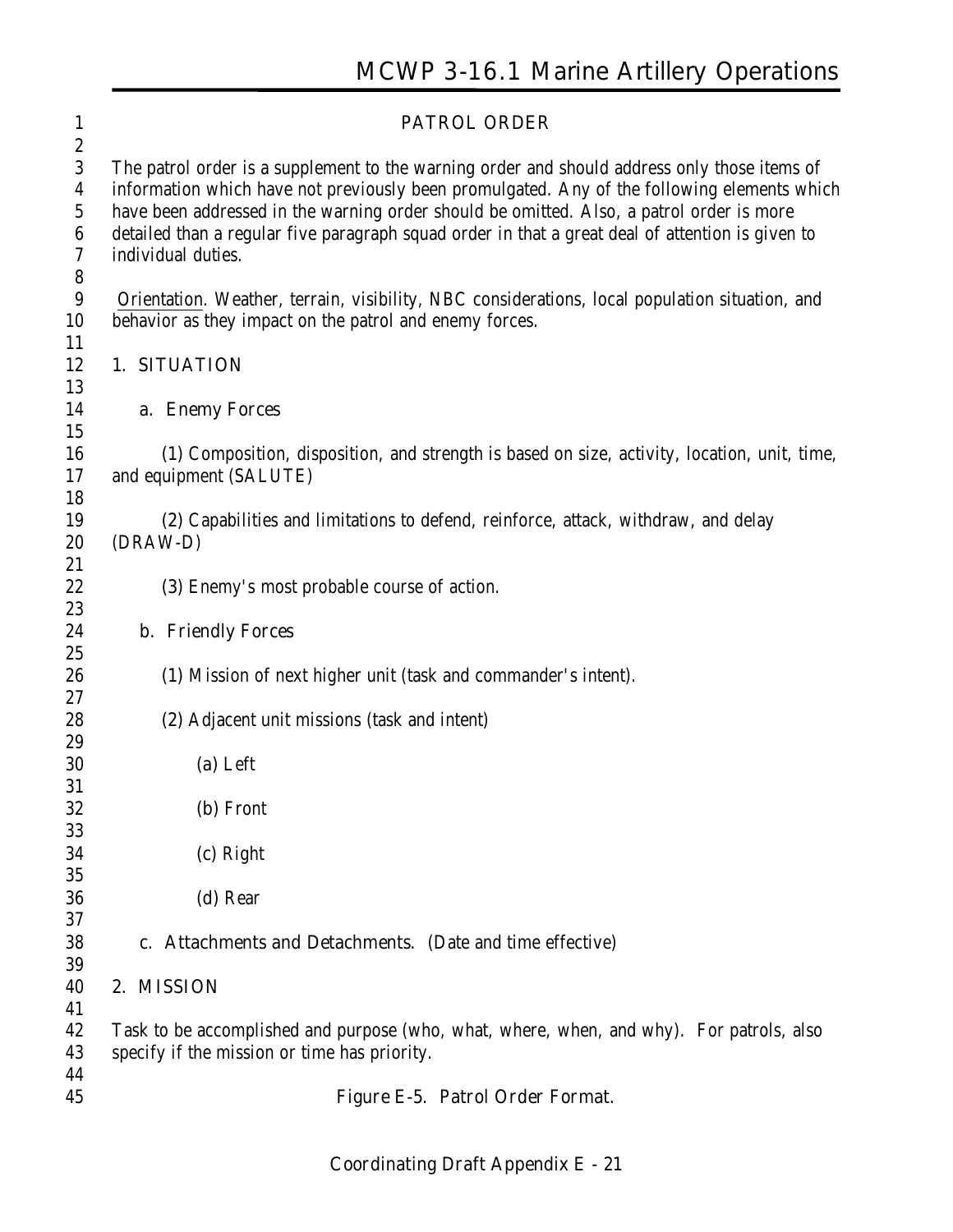| $\mathbf{1}$          | 3. EXECUTION                                                                                     |
|-----------------------|--------------------------------------------------------------------------------------------------|
| $\boldsymbol{2}$      |                                                                                                  |
| 3<br>$\boldsymbol{4}$ | a. Commanders Intent and Concept of Operations                                                   |
| 5                     | (1) Commander's Intent                                                                           |
| $\boldsymbol{6}$      |                                                                                                  |
| 7                     | (2) Concept of Operations. The concept tells the where, how, and who and lays out the            |
| 8<br>9                | patrol leader's general scheme of manuever and fire support plan. It outlines the following:     |
| 10                    | • Task organization of the patrol.                                                               |
| 11                    | • Movement to the objective area, to include navigation method.                                  |
| 12                    | • Actions in the objective area.                                                                 |
| 13                    | • The return movement, to include navigation method.                                             |
| 14                    | • Use of supporting forces (including illumination, if required).                                |
| 15                    |                                                                                                  |
| 16                    | <b>b.</b> Subordinate element missions (task and purpose) are assigned to elements, teams, and   |
| 17                    | individuals, as required.                                                                        |
| 18                    |                                                                                                  |
| 19                    | c. Coordinating Instructions. This paragraph contains instructions common to two or              |
| 20                    | more elements, coordinating details, and control measures applicable to the patrol as a whole.   |
| 21                    | At a minimum, it will include:                                                                   |
| 22                    |                                                                                                  |
| 23                    | Time of assembly in the assembly area.<br>$\bullet$                                              |
| 24                    | Time of inspections and rehearsals (if not already conducted).<br>$\bullet$                      |
| 25                    | Time of departure and estimated time of return.<br>$\bullet$                                     |
| 26                    | Location of departure and reentry of friendly lines and the actions associated with<br>$\bullet$ |
| 27                    | departure and reentry.                                                                           |
| 28                    | Details on the primary and alternate routes to and from the objective area.<br>$\bullet$         |
| 29                    | Details on formations and order of movement.<br>$\bullet$                                        |
| 30                    | Rally points and actions at rally points.<br>$\bullet$                                           |
| 31                    | Final preparation position and actions at this position.<br>$\bullet$                            |
| 32                    | Objective rally point and actions at this point.                                                 |
| 33                    | Actions at danger areas.                                                                         |
| 34                    | Actions in the event of enemy contact.<br>$\bullet$                                              |
| 35                    | Details on actions in the objective area not covered elsewhere.<br>$\bullet$                     |
| 36                    | Estimated time of patrol debriefing upon return.<br>$\bullet$                                    |
| 37                    |                                                                                                  |
| 38                    | <b>4. ADMINISTRATION AND LOGISTICS</b>                                                           |
| 39                    |                                                                                                  |
| 40                    | <b>a.</b> Changes/additions to uniform, equipment, and prescribed loads from that given in the   |
| 41                    | warning order.                                                                                   |
| 42                    |                                                                                                  |
| 43                    |                                                                                                  |
| 44                    | Figure E-5. Patrol Order Format (cont).                                                          |